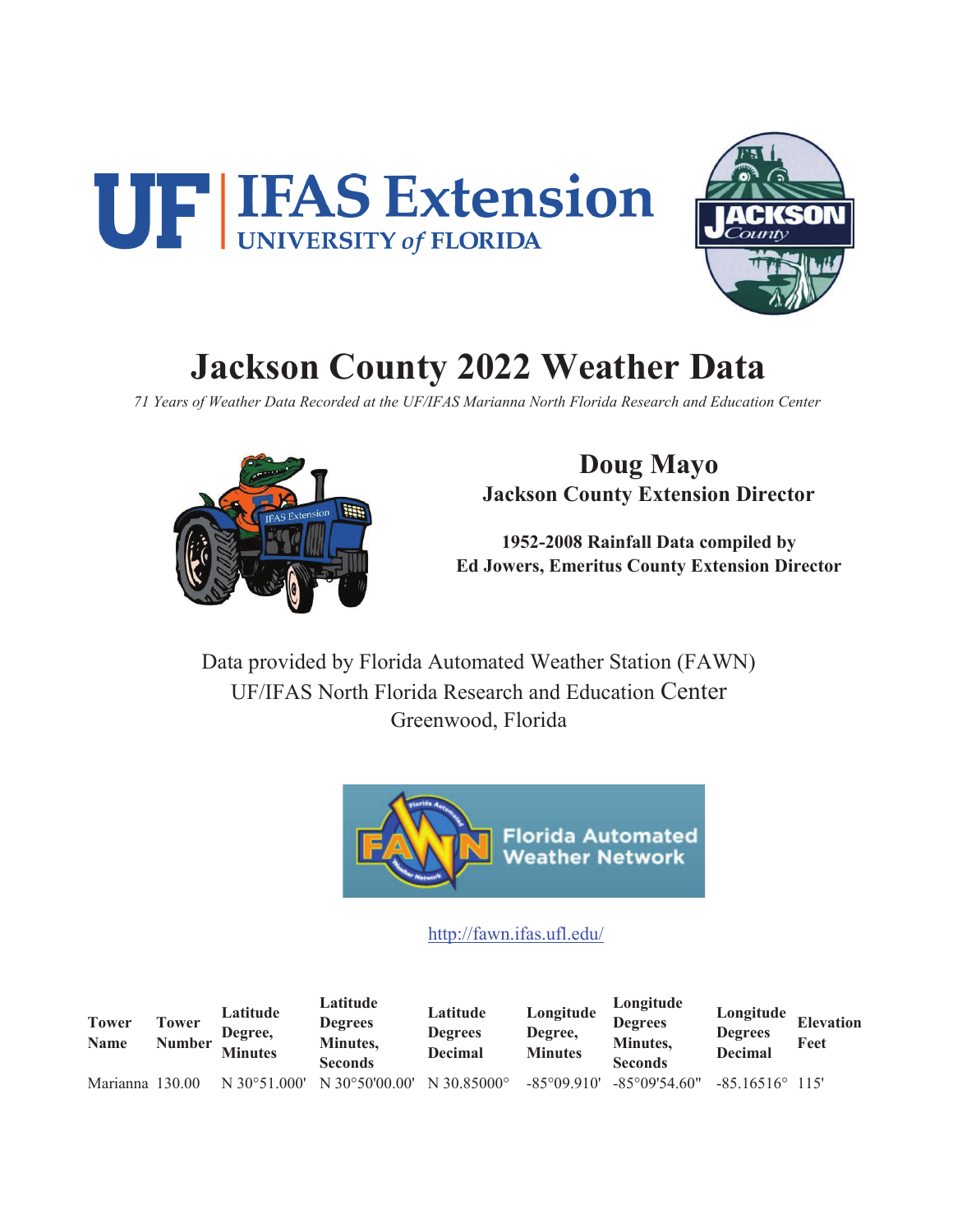| 2022 UF/IFAS FAWN Marianna Weather Summary |               |                          |             |             |     |             |                        |     |                 |             |  |  |  |
|--------------------------------------------|---------------|--------------------------|-------------|-------------|-----|-------------|------------------------|-----|-----------------|-------------|--|--|--|
|                                            |               | <b>Rainfall</b> Dev from |             | 6' Air Temp |     |             | <b>Soil Temp</b>       |     | <b>Wind MPH</b> |             |  |  |  |
| <b>Month</b>                               | <b>Inches</b> | <b>Hist Avg</b>          | <b>High</b> | Low         | Avg | <b>High</b> | Low                    | Avg | Avg             | <b>High</b> |  |  |  |
| <b>January</b>                             | 5.24          | 0.31                     | 82          | 24          | 49  | 75          | 39                     | 53  | 5.8             | 48.7        |  |  |  |
| <b>February</b>                            | 1.14          | $-4.00$                  | 83          | 30          | 56  | 74          | 45                     | 59  | 5.5             | 30.8        |  |  |  |
| March                                      | 11.24         | 5.94                     | 85          | 30          | 63  | 83          | 48                     | 66  | 5.9             | 50.0        |  |  |  |
| April                                      | 5.77          | 1.39                     | 86          | 43          | 67  | 86          | 58                     | 71  | 5.5             | 40.1        |  |  |  |
| 2021                                       | 23.39         | 3.64                     | 86          | 24          | 5.7 | 50          |                        |     |                 |             |  |  |  |
| Total days $\leq 32^0$                     |               |                          |             |             |     |             | Total days $>95^\circ$ |     |                 |             |  |  |  |

*Data source: UF/IFAS Florida Automated Weather Network Marianna Station*

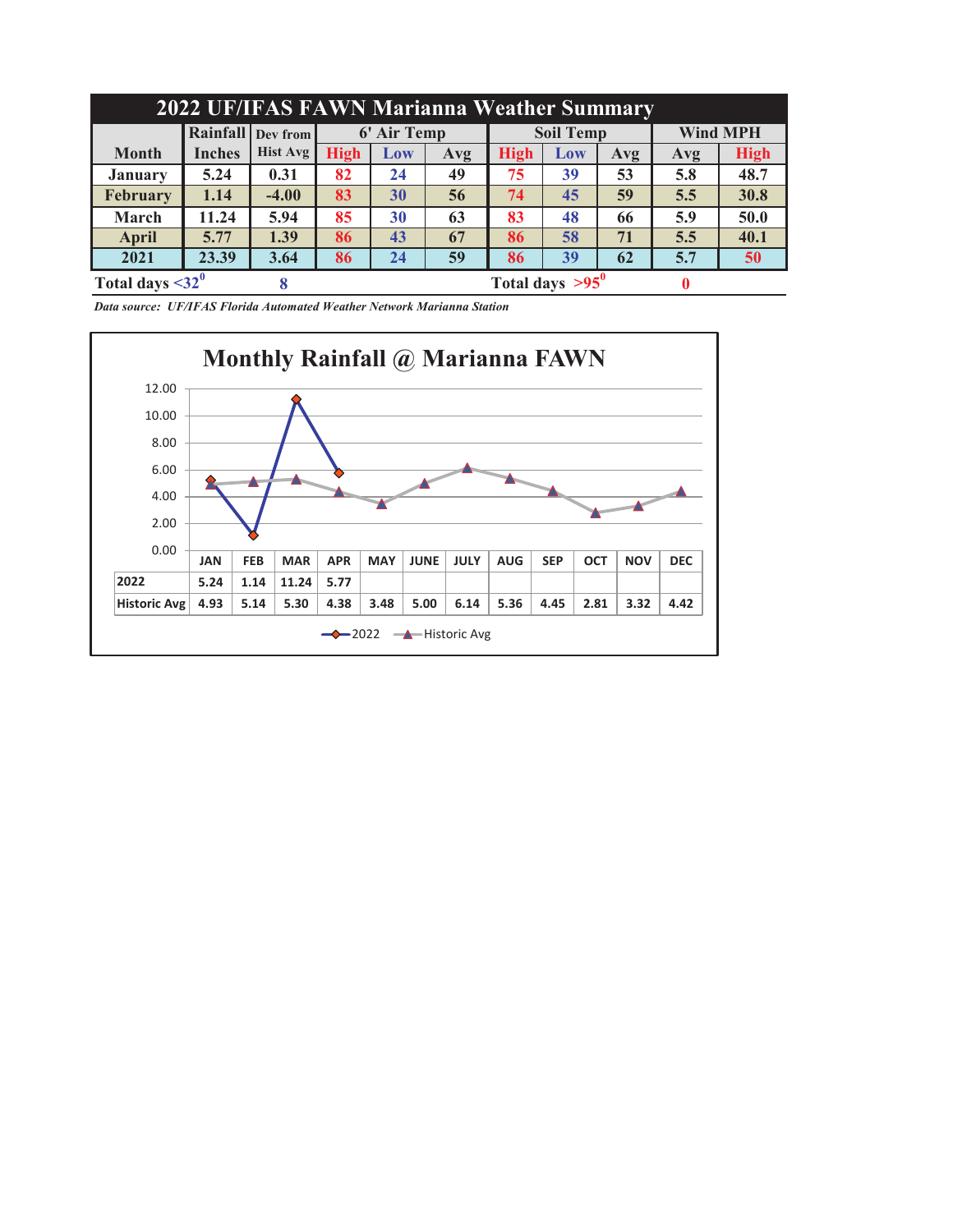|                           |                 |                 | Temperature                      |                 |                           | Precipitation   | Wind              |                         |             |                  |                    |
|---------------------------|-----------------|-----------------|----------------------------------|-----------------|---------------------------|-----------------|-------------------|-------------------------|-------------|------------------|--------------------|
|                           |                 | Air Temp 6 ft   |                                  |                 | Soil Temp 4 inch          |                 | Rain              | Evapo<br><b>Transpo</b> | Avg<br>Wind | Min<br>Wind      | <b>Max</b><br>Wind |
| <b>Date</b>               | Avg             | Min             | <b>Max</b>                       | Avg             | Min                       | <b>Max</b>      | <b>Inches</b>     | <b>Inches</b>           | mph         | mph              | mph                |
| $1-Jan-22$                | 76              | $\overline{72}$ | $\overline{82}$                  | $\overline{72}$ | $\overline{70}$           | $\overline{75}$ | $\overline{0.00}$ | 0.08                    | 8.7         | 0.7              | 28.1               |
| $2-Jan-22$                | 72              | 51              | 81                               | 72              | 67                        | 75              | 1.43              | 0.07                    | 10.4        | 0.1              | 48.7               |
| $3-Jan-22$                | 41              | 37              | 50                               | $\overline{57}$ | $\overline{51}$           | 66              | 0.00              | 0.04                    | 11.3        | 0.9              | 38.2               |
| $4-Jan-22$                | 44              | 33              | 55                               | 53              | 48                        | 57              | 0.04              | 0.04                    | 2.8         | 0.0              | 10.9               |
| $5 - Jan-22$              | 54              | 46              | 65                               | 57              | 54                        | 62              | 0.00              | 0.05                    | 3.5         | 0.0              | 23.0               |
| $6$ -Jan-22               | 55              | 42              | 70                               | 57              | 52                        | 61              | 0.31              | 0.06                    | 5.0         | 0.1              | 25.5               |
| $7-Jan-22$                | 45              | 38              | 56                               | 55              | 51                        | 59              | 0.00              | 0.04                    | 5.4         | 0.0              | 23.5               |
| 8-Jan-22                  | 49              | 37              | 62                               | 54              | 48                        | 59              | 0.00              | 0.04                    | 2.2         | 0.0              | 11.3               |
| $9-Jan-22$                | 64              | 53              | 77                               | 59              | 54                        | 64              | 0.65              | 0.06                    | 5.4         | 0.0              | 34.7               |
| $10$ -Jan-22              | 54              | 42              | 61                               | 59              | 52                        | 62              | 0.00              | 0.05                    | 7.2         | 0.1              | 21.2               |
| 11-Jan-22                 | 44              | 37              | 55                               | 52              | 48                        | 57              | 0.00              | 0.04                    | 4.6         | 0.1              | 18.9               |
| $12$ -Jan-22              | 47              | 35              | 59                               | 52              | 48                        | 57              | 0.00              | 0.04                    | 2.5         | 0.0              | 11.3               |
| 13-Jan-22                 | 50              | 39              | 63                               | 53              | 49                        | 58              | 0.00              | 0.04                    | 5.4         | 0.0              | 18.8               |
| 14-Jan-22                 | 50              | 38              | 64                               | 53              | 49                        | 59              | 0.00              | 0.04                    | 3.0         | 0.0              | 10.0               |
| 15-Jan-22                 | 53              | 38              | 67                               | 54              | 49                        | 59              | 1.64              | 0.05                    | 7.5         | 0.1              | 34.6               |
| 16-Jan-22                 | 45              | 41              | 55                               | 52              | 48                        | 56              | 0.32              | 0.05                    | 15.1        | 1.6              | 37.9               |
| 17-Jan-22                 | 43              | 34              | 55                               | 49              | 45                        | 55              | 0.00              | 0.04                    | 9.7         | 0.3              | 24.6               |
| 18-Jan-22                 | 42              | 30              | 58                               | 49              | 43                        | 56              | 0.00              | 0.04                    | 1.8         | 0.0              | 10.6               |
| 19-Jan-22                 | 49              | 33              | 67                               | 51              | 45                        | 59              | 0.00              | 0.05                    | 3.4         | 0.0              | 11.7               |
| 20-Jan-22                 | 52              | 44              | 57                               | 53              | 51                        | 55              | 0.26              | 0.05                    | 5.3         | 0.0              | 21.8               |
| $21-Jan-22$               | 41              | 39              | 45                               | 50              | 48                        | 52              | 0.09              | 0.04                    | 7.4         | 0.1              | 18.0               |
| $22-Jan-22$               | 40              | 32              | 44                               | 48              | 45                        | 49              | 0.01              | 0.04                    | 6.0         | 0.0              | 17.1               |
| 23-Jan-22                 | 38              | 28              | 52                               | 46              | 41                        | 53              | 0.00              | 0.04                    | 3.8         | 0.1              | 17.5               |
| 24-Jan-22                 | 45              | 30              | 61                               | 48              | 42                        | 55              | 0.00              | 0.05                    | 2.7         | 0.0              | 13.1               |
| 25-Jan-22                 | 48              | 45              | 52                               | 51              | 49                        | 52              | 0.49              | 0.04                    | 2.4         | 0.0              | 12.5               |
| 26-Jan-22                 | 51              | 45              | 62                               | 52              | 49                        | 56              | 0.00              | 0.06                    | 6.1         | 0.1              | 19.6               |
| $27$ -Jan-22              | 47              | 38              | 61                               | 51              | 46                        | 57              | 0.00              | 0.05                    | 3.1         | 0.0              | 13.8               |
| 28-Jan-22                 | 46              | 40              | 56                               | $\overline{50}$ | 46                        | 54              | 0.00              | 0.05                    | 6.4         | 0.0              | 25.3               |
| 29-Jan-22                 | 37              | 28              | 46                               | 45              | 41                        | 50              | 0.00              | 0.05                    | 9.8         | 0.0              | 27.3               |
| 30-Jan-22                 | 44              | 24              | 62                               | 46              | 39                        | 54              | 0.00              | 0.06                    | 4.9         | 0.0              | 26.8               |
| $31-Jan-22$               | $\overline{52}$ | $\overline{39}$ | 67                               | $\overline{51}$ | 45                        | $\overline{58}$ | $\sigma$          | 0.07                    | 4.0         | $\overline{0.0}$ | 16.5               |
| <b>High</b>               |                 |                 | 82                               |                 |                           | 75              |                   | <b>High</b>             |             |                  | 48.7               |
| Low                       |                 | 24              |                                  |                 | 39                        |                 |                   | Low                     |             | 0.0              |                    |
| <b>Average</b>            | 49              | $\overline{39}$ | 60                               | $\overline{53}$ | 49                        | 58              |                   | <b>Average</b>          | 5.8         |                  |                    |
|                           |                 |                 |                                  |                 | <b>Total for Month</b>    |                 | 5.24              | 1.52                    |             |                  |                    |
| Days over 95 <sup>0</sup> |                 |                 | $\boldsymbol{0}$                 |                 | # of Rain Days            |                 | 10                |                         |             |                  |                    |
|                           |                 |                 | <b>Historic Average</b>          |                 | 4.93                      |                 |                   |                         |             |                  |                    |
| Days below 32"            |                 | 5               |                                  |                 | <b>Deviation from Avg</b> |                 | 0.31              |                         |             |                  |                    |
|                           |                 |                 | <b>Net Gain/loss (Rain - ET)</b> | 3.72            |                           |                 |                   |                         |             |                  |                    |

## **January Daily Weather Data**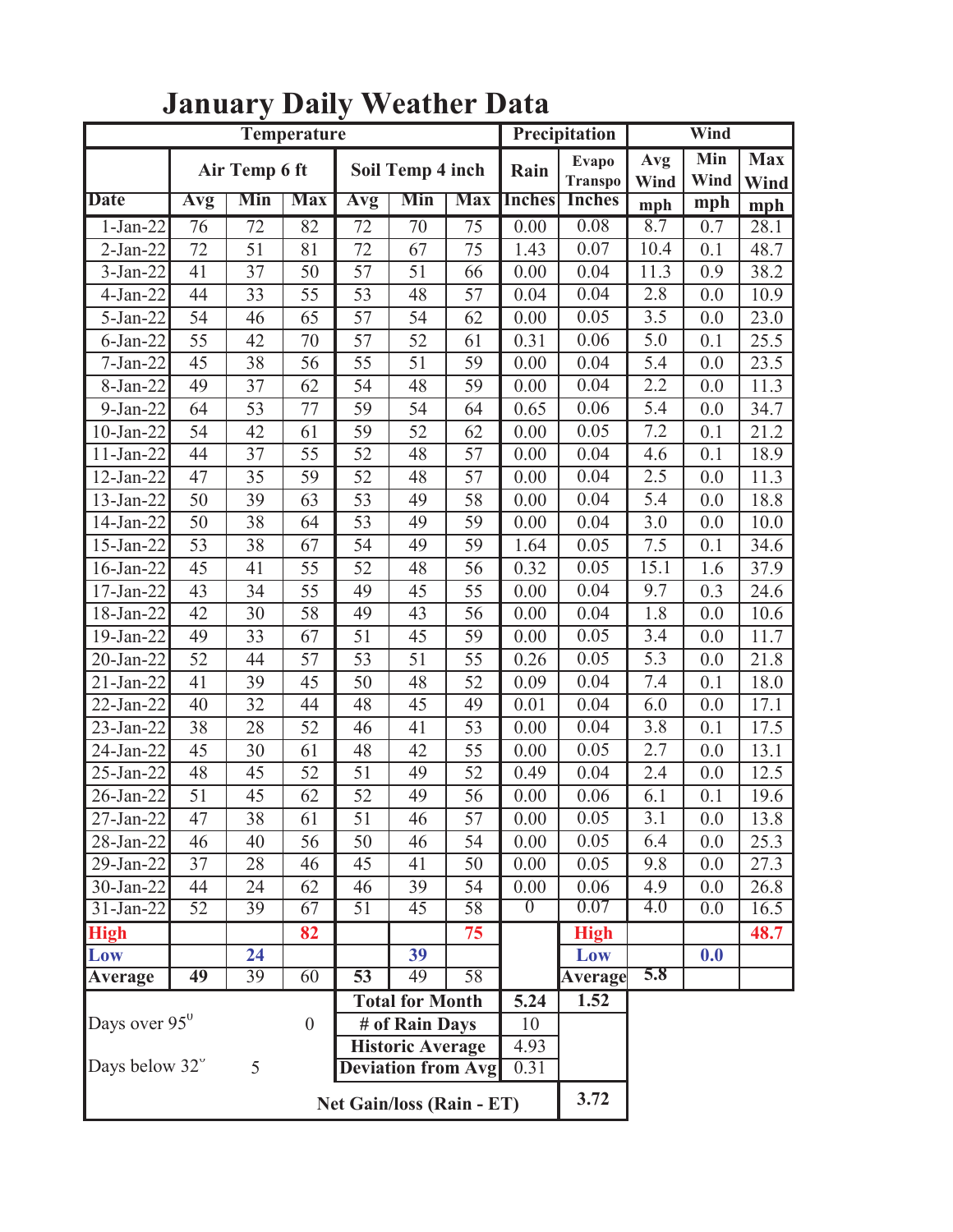

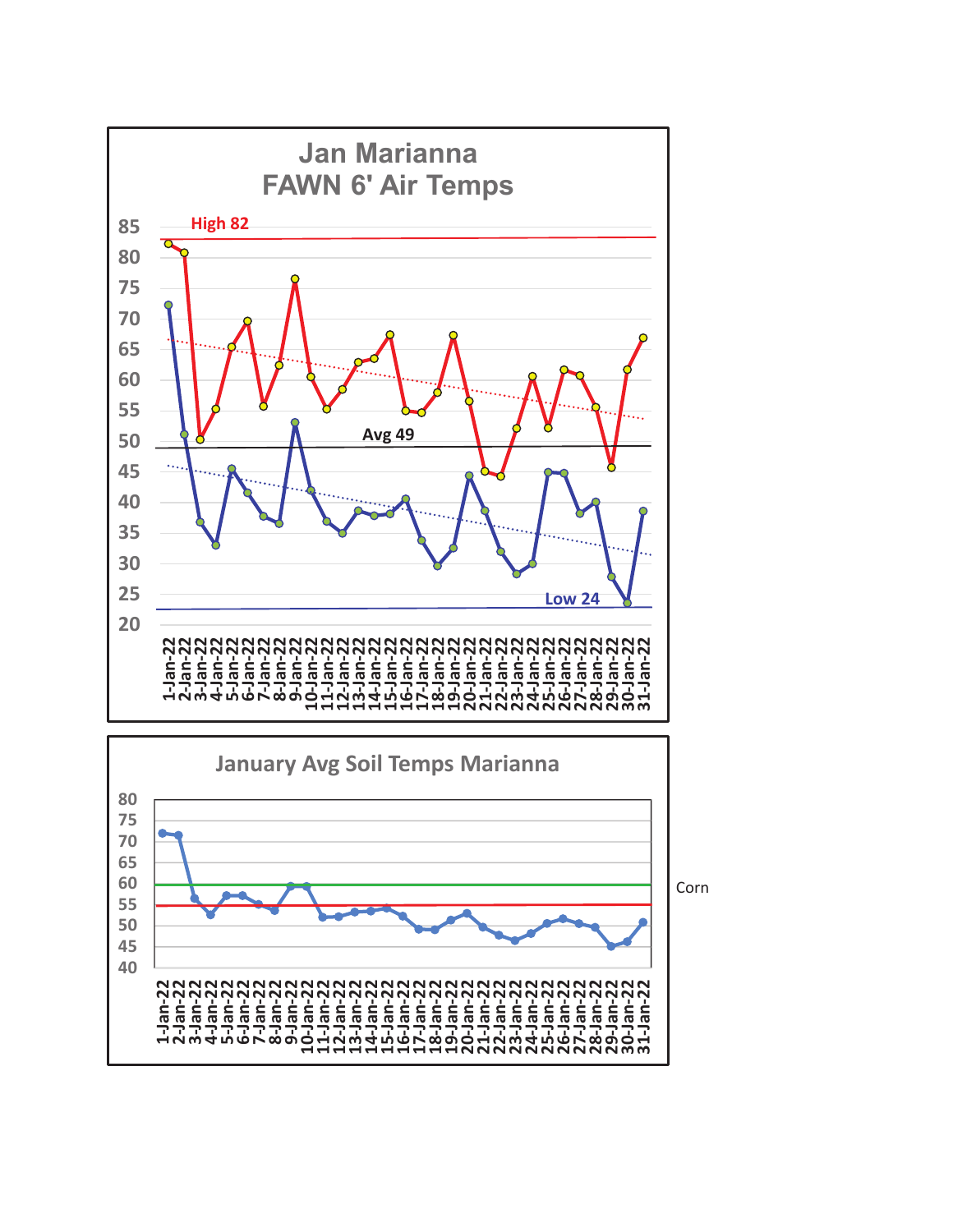|                         |                 |                 | Temperature      |                                                      |                                  |                 | Precipitation     | Wind                         |             |             |                            |
|-------------------------|-----------------|-----------------|------------------|------------------------------------------------------|----------------------------------|-----------------|-------------------|------------------------------|-------------|-------------|----------------------------|
|                         |                 | Air Temp 6 ft   |                  |                                                      | Soil Temp 4 inch                 |                 | Rain              | <b>Evapo</b><br><b>Trans</b> | Avg<br>Wind | Min<br>Wind | <b>Max</b><br><b>Wind</b>  |
| <b>Date</b>             | Avg             | Min             | <b>Max</b>       | Avg                                                  | Min                              | <b>Max</b>      | <b>Inches</b>     | <b>Inches</b>                | mph         | mph         | mph                        |
| $1-Feb-22$              | $\overline{51}$ | $\overline{35}$ | $\overline{68}$  | $\overline{52}$                                      | $\overline{46}$                  | $\overline{59}$ | $\overline{0.00}$ | 0.07                         | 5.1         | 0.0         | 19.5                       |
| 2-Feb-22                | 61              | 49              | 74               | 56                                                   | 51                               | 61              | 0.00              | 0.08                         | 8.8         | 0.2         | 28.6                       |
| 3-Feb-22                | 68              | 60              | $\overline{72}$  | 60                                                   | 57                               | 63              | 0.00              | 0.06                         | 10.8        | 2.4         | 27.8                       |
| 4-Feb-22                | 57              | 41              | 71               | 61                                                   | 54                               | 64              | 0.95              | 0.07                         | 9.5         | 0.2         | 27.4                       |
| 5-Feb-22                | 42              | 36              | 51               | 52                                                   | 49                               | 57              | 0.01              | 0.06                         | 8.0         | 0.1         | 23.4                       |
| $6$ -Feb-22             | 47              | 35              | 60               | 53                                                   | 46                               | 60              | 0.00              | 0.06                         | 3.3         | 0.0         | 16.3                       |
| 7-Feb-22                | 47              | 44              | 51               | 53                                                   | 52                               | 55              | 0.10              | 0.04                         | 3.7         | 0.1         | 11.9                       |
| 8-Feb-22                | 46              | 35              | 56               | 52                                                   | 49                               | 56              | 0.00              | 0.06                         | 3.8         | 0.0         | 13.8                       |
| 9-Feb-22                | 47              | 31              | 63               | 52                                                   | 45                               | 60              | 0.00              | 0.07                         | 2.9         | 0.0         | 13.7                       |
| 10-Feb-22               | 51              | 35              | 68               | 53                                                   | 47                               | 61              | 0.00              | 0.07                         | 2.6         | 0.0         | 11.1                       |
| 11-Feb-22               | 53              | 37              | 70               | 55                                                   | 48                               | 62              | 0.00              | 0.08                         | 2.8         | 0.0         | 14.4                       |
| 12-Feb-22               | 56              | 49              | 66               | $\overline{57}$                                      | 53                               | 61              | 0.00              | 0.06                         | 1.9         | 0.0         | 10.9                       |
| 13-Feb-22               | 50              | 36              | 58               | 56                                                   | 51                               | 60              | 0.00              | 0.07                         | 8.8         | 0.1         | 27.8                       |
| 14-Feb-22               | 45              | 30              | 60               | 53                                                   | 47                               | 60              | 0.00              | 0.07                         | 3.4         | 0.0         | 15.0                       |
| 15-Feb-22               | 50              | 33              | 67               | 54                                                   | 48                               | 61              | 0.00              | 0.08                         | 5.5         | 0.0         | 27.0                       |
| 16-Feb-22               | 59              | 43              | 76               | $\overline{57}$                                      | 51                               | 63              | 0.00              | 0.09                         | 5.9         | 0.1         | 24.8                       |
| 17-Feb-22               | 67              | 54              | 77               | 61                                                   | 56                               | 65              | 0.01              | 0.09                         | 10.6        | 0.1         | 30.8                       |
| 18-Feb-22               | 60              | 47              | 72               | 64                                                   | 59                               | 67              | 0.07              | 0.09                         | 8.5         | 0.5         | 24.5                       |
| $\overline{19}$ -Feb-22 | 48              | 38              | 62               | 58                                                   | 53                               | 63              | 0.00              | 0.08                         | 7.4         | 0.1         | 25.8                       |
| 20-Feb-22               | 53              | 37              | 70               | 57                                                   | 51                               | 65              | 0.00              | 0.09                         | 2.8         | 0.0         | 16.8                       |
| 21-Feb-22               | 60              | 48              | $\overline{71}$  | $\overline{59}$                                      | $\overline{55}$                  | 63              | 0.00              | 0.07                         | 2.8         | 0.0         | 12.0                       |
| 22-Feb-22               | 69              | 58              | 83               | 65                                                   | 60                               | 71              | 0.00              | 0.12                         | 6.0         | 0.0         | 24.9                       |
| 23-Feb-22               | 68              | 55              | $\overline{82}$  | 67                                                   | 62                               | 74              | 0.00              | 0.11                         | 3.5         | 0.1         | 14.8                       |
| 24-Feb-22               | 67              | 54              | 79               | 67                                                   | 62                               | 73              | 0.00              | 0.10                         | 4.4         | 0.0         | 18.8                       |
| 25-Feb-22               | 68              | 56              | 81               | 68                                                   | 64                               | 73              | 0.00              | 0.09                         | 5.1         | 0.1         | 16.6                       |
| 26-Feb-22               | 63              | 51              | 78               | 67                                                   | 62                               | 74              | 0.00              | 0.11                         | 4.3         | 0.0         | 13.3                       |
| $27$ -Feb-22            | 63              | 50              | 80               | 67                                                   | 62                               | 74              | 0.00              | 0.11                         | 5.8         | 0.0         | 21.4                       |
| 28-Feb-22               | 54              | 47              | 59               | 63                                                   | 60                               | 67              | 0.00              | 0.05                         | 6.5         | 0.1         | 15.9                       |
|                         |                 |                 |                  |                                                      |                                  |                 |                   |                              |             |             |                            |
|                         |                 |                 |                  |                                                      |                                  |                 |                   |                              |             |             |                            |
| <b>High</b>             |                 |                 | 83               |                                                      |                                  | $\overline{74}$ |                   | <b>High</b>                  |             |             | 30.8                       |
| Low                     |                 | 30              |                  |                                                      | 45                               |                 |                   | Low                          |             | 0.0         |                            |
| Average                 | 56              | 44              | 69               | $\overline{59}$                                      | $\overline{54}$                  | 64              |                   | <b>Average</b>               | 5.5         |             |                            |
|                         |                 |                 |                  |                                                      | <b>Total for Month</b>           |                 | 1.14              | 2.20                         |             |             | <b>Cumulative for Year</b> |
| Days over $95^{\circ}$  |                 |                 | $\boldsymbol{0}$ |                                                      | # of Rain Days                   |                 | 5                 |                              | Rain        | 6.4         |                            |
|                         |                 |                 |                  |                                                      |                                  |                 | $\overline{5.14}$ |                              | Avg         | 10.1        |                            |
| Days below $32^0$       |                 | $\overline{2}$  |                  | <b>Historic Average</b><br><b>Deviation from Avg</b> |                                  |                 | $-4.00$           |                              | <b>Dev</b>  | $-3.7$      |                            |
|                         |                 |                 |                  |                                                      | <b>Net Gain/loss (Rain - ET)</b> |                 |                   | $-1.06$                      | <b>Net</b>  | 2.7         |                            |

### **February Daily Weather Data**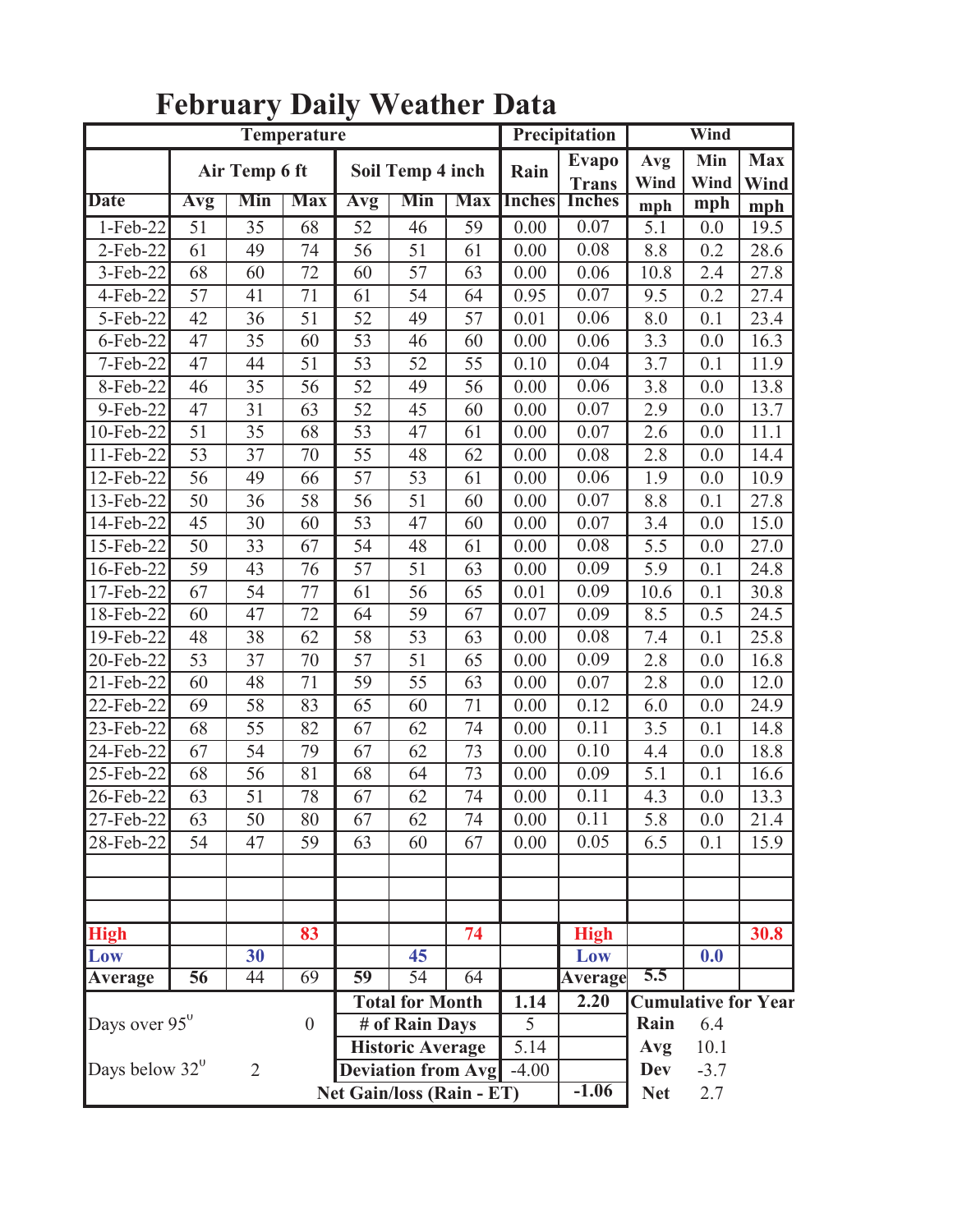

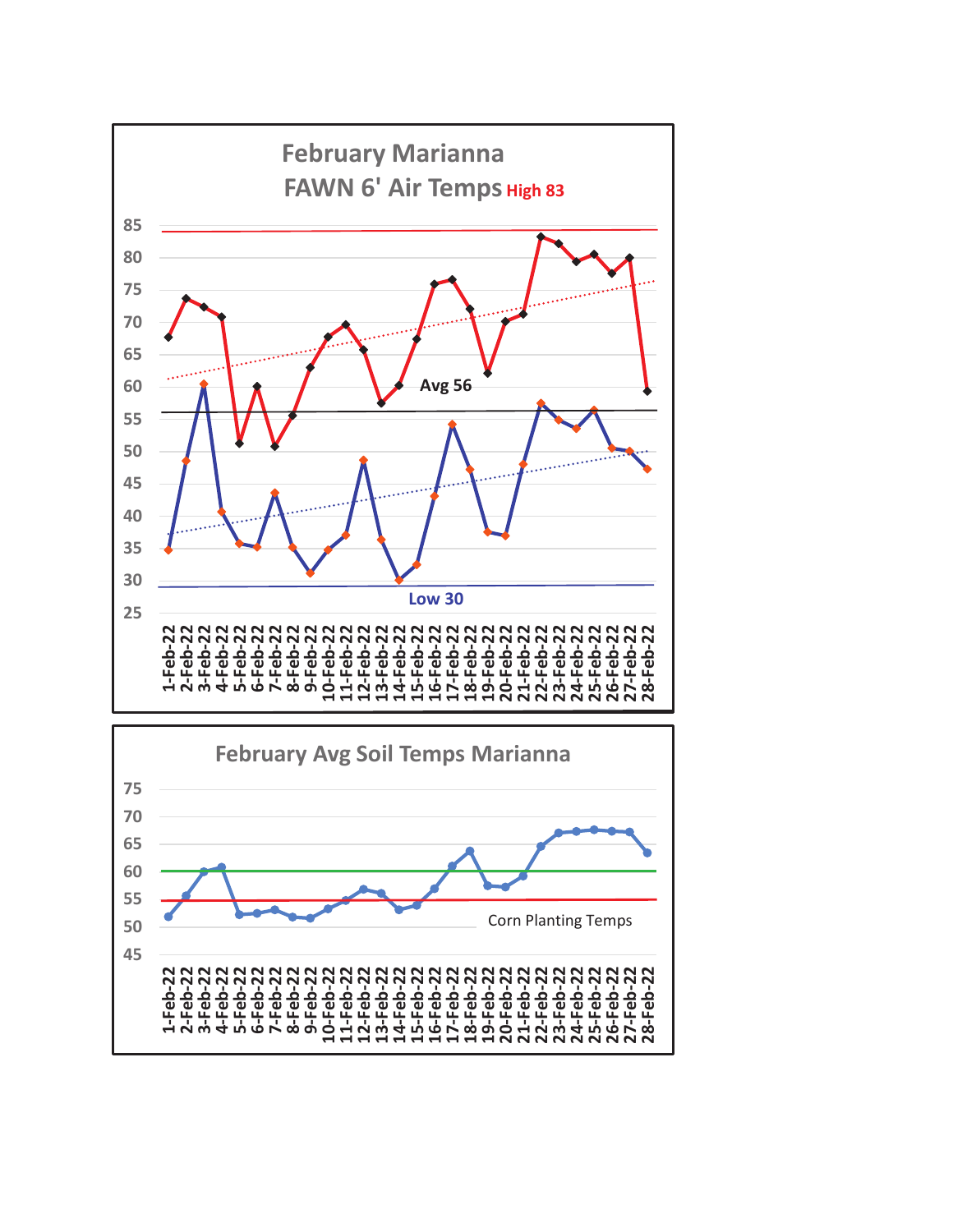|                           |                 |                 | Temperature             |     |                                  |                 | Precipitation | Wind                         |                            |             |                    |
|---------------------------|-----------------|-----------------|-------------------------|-----|----------------------------------|-----------------|---------------|------------------------------|----------------------------|-------------|--------------------|
|                           |                 | Air Temp 6 ft   |                         |     | Soil Temp 4 inch                 |                 | Rain          | <b>Evapo</b><br><b>Trans</b> | Avg<br>Wind                | Min<br>Wind | <b>Max</b><br>Wind |
| <b>Date</b>               | Avg             | Min             | <b>Max</b>              | Avg | Min                              | <b>Max</b>      | <b>Inches</b> | Inches                       | mph                        | mph         | mph                |
| $1-Mar-22$                | 55              | 40              | 72                      | 63  | 56                               | 70              | 0.00          | $\mathbf{0}$                 | 2.7                        | 0.0         | 13.0               |
| $2-Mar-22$                | 58              | 38              | 78                      | 63  | 56                               | 72              | 0.00          | $\mathbf{0}$                 | 2.2                        | 0.0         | 14.5               |
| 3-Mar-22                  | 60              | 41              | 81                      | 64  | 57                               | 73              | 0.00          | $\overline{0}$               | 2.5                        | 0.1         | 11.6               |
| 4-Mar-22                  | 63              | 42              | 85                      | 65  | 58                               | 73              | 0.00          | $\mathbf{0}$                 | 3.5                        | 0.0         | 19.5               |
| 5-Mar-22                  | 66              | 51              | 83                      | 67  | 61                               | 75              | 0.00          | $\overline{0}$               | $\overline{5}$ .9          | 0.1         | 22.9               |
| $6$ -Mar-22               | 69              | 54              | 84                      | 69  | 63                               | 75              | 0.00          | $\mathbf{0}$                 | 6.1                        | 0.1         | 23.4               |
| 7-Mar-22                  | 71              | 58              | 83                      | 70  | 65                               | 76              | 0.00          | $\overline{0}$               | 6.1                        | 0.2         | 28.3               |
| 8-Mar-22                  | 73              | 68              | 84                      | 72  | 70                               | 77              | 0.00          | $\mathbf{0}$                 | 6.0                        | 0.1         | 24.9               |
| 9-Mar-22                  | 64              | 55              | 71                      | 69  | 64                               | 71              | 0.37          | $\boldsymbol{0}$             | 7.1                        | 0.1         | 22.5               |
| ########                  | 61              | 56              | 69                      | 65  | 63                               | 69              | 0.06          | $\mathbf{0}$                 | $\overline{3}.3$           | 0.0         | 16.2               |
| ########                  | 67              | 63              | 71                      | 67  | 66                               | 69              | 0.93          | $\mathbf{0}$                 | 4.6                        | 0.1         | 22.8               |
| ########                  | 47              | 35              | 69                      | 60  | 52                               | 68              | 0.29          | $\overline{0}$               | 14.2                       | 1.1         | 50.0               |
| ########                  | 43              | 30              | 58                      | 55  | 48                               | 62              | 0.00          | $\boldsymbol{0}$             | 3.4                        | 0.0         | 15.5               |
| ########                  | 54              | 35              | 71                      | 58  | 51                               | 66              | 0.00          | $\overline{0}$               | 3.2                        | 0.0         | 17.1               |
| ########                  | 60              | 55              | 66                      | 61  | 59                               | 62              | 0.83          | $\mathbf{0}$                 | 8.6                        | 0.0         | 32.8               |
| ########                  | 66              | 58              | 75                      | 65  | 61                               | 70              | 3.04          | $\overline{0}$               | 5.4                        | 0.0         | 21.8               |
| ########                  | 64              | 51              | 78                      | 66  | 59                               | 74              | 0.00          | $\mathbf{0}$                 | 3.2                        | 0.0         | 14.5               |
| ########                  | 64              | 57              | 79                      | 65  | 63                               | 70              | 3.42          | $\mathbf{0}$                 | 7.5                        | 0.2         | 26.0               |
| ########                  | 66              | 59              | 72                      | 66  | 63                               | 71              | 0.22          | $\mathbf{0}$                 | 6.5                        | 0.1         | 21.4               |
| ########                  | 60              | 48              | 74                      | 64  | 56                               | 71              | 0.00          | $\mathbf{0}$                 | 4.9                        | 0.0         | 21.9               |
| ########                  | 61              | 46              | 77                      | 63  | 56                               | 72              | 0.00          | $\overline{0}$               | 4.6                        | 0.0         | 18.9               |
| ########                  | 69              | 58              | 79                      | 66  | 60                               | 74              | 0.00          | $\boldsymbol{0}$             | 10.8                       | 1.3         | 30.2               |
| ########                  | 70              | 61              | 74                      | 69  | 66                               | 72              | 0.77          | $\overline{0}$               | 9.0                        | 0.3         | 28.0               |
| ########                  | 60              | 54              | 66                      | 64  | 60                               | 68              | 0.00          | $\mathbf{0}$                 | 4.6                        | 0.1         | 15.3               |
| ########                  | 60              | 49              | 69                      | 63  | 57                               | 70              | 0.00          | $\mathbf{0}$                 | 7.0                        | 0.1         | 27.1               |
| ########                  | 60              | 46              | 72                      | 63  | 56                               | 71              | 0.00          | $\mathbf{0}$                 | 8.7                        | 0.6         | 32.9               |
| ########                  | 62              | 48              | 77                      | 65  | 56                               | 75              | 0.00          | $\theta$                     | 5.1                        | 0.1         | 21.7               |
|                           | 67              | $\overline{52}$ | 83                      | 69  | 61                               | 78              | 0.00          | $\boldsymbol{0}$             | $\overline{5.1}$           | 0.0         | 23.4               |
|                           | 70              | 60              | 83                      | 73  | 66                               | 83              | 0.00          | $\boldsymbol{0}$             | 4.5                        | 0.0         | 18.7               |
|                           | 71              | 60              | 83                      | 73  | 66                               | 81              | 0.00          | $\boldsymbol{0}$             | 11.1                       | 0.6         | 37.6               |
| ########                  | 71              | 62              | 79                      | 73  | 68                               | 79              | 1.31          | $\overline{0}$               | 7.8                        | 0.2         | 38.4               |
| <b>High</b>               |                 |                 | 85                      |     |                                  | 83              |               |                              |                            |             | 50.0               |
| Low                       |                 | 30              |                         |     | 48                               |                 |               |                              |                            | 0.0         |                    |
| Average                   | $\overline{63}$ | $\overline{51}$ | $\overline{76}$         | 66  | 60                               | $\overline{72}$ |               |                              | 5.9                        |             |                    |
|                           |                 |                 | <b>Total for Month</b>  |     | 11.24                            | $\overline{3}$  |               |                              | <b>Cumulative for Year</b> |             |                    |
| Days over 95 <sup>0</sup> | $\mathbf{0}$    |                 | # of Rain Days          |     | 10                               |                 | Rain          | 17.6                         |                            |             |                    |
|                           |                 |                 | <b>Historic Average</b> |     | 5.30                             |                 | Avg           | 15.4                         |                            |             |                    |
| Days below $32^0$         |                 | $\mathbf{1}$    |                         |     | <b>Deviation from Avg</b>        |                 | 5.94          |                              | <b>Dev</b>                 | 2.2         |                    |
|                           |                 |                 |                         |     | <b>Net Gain/loss (Rain - ET)</b> |                 |               | $\overline{\mathbf{8}}$      | <b>Net</b>                 | 2.7         |                    |

#### **March Daily Weather Data**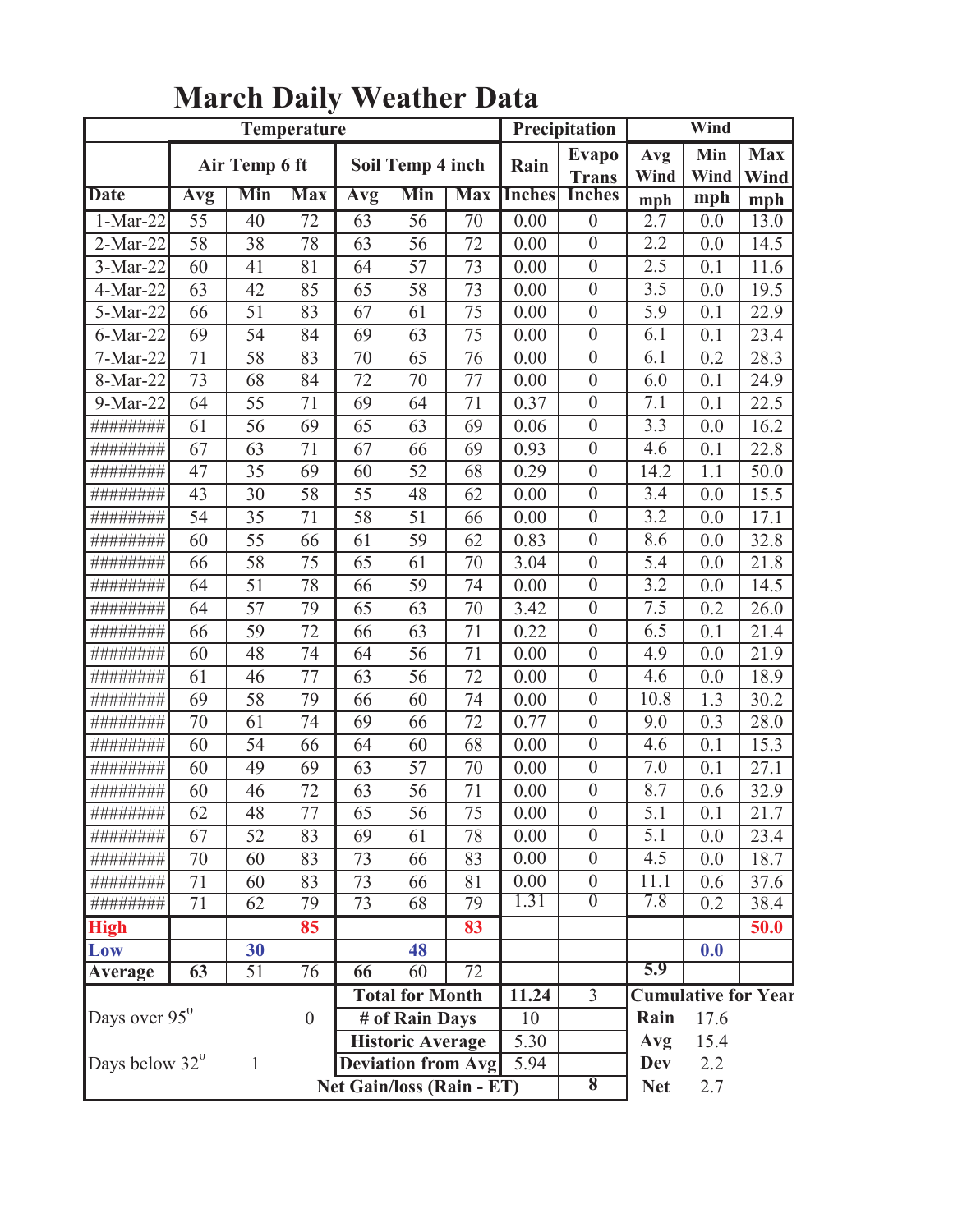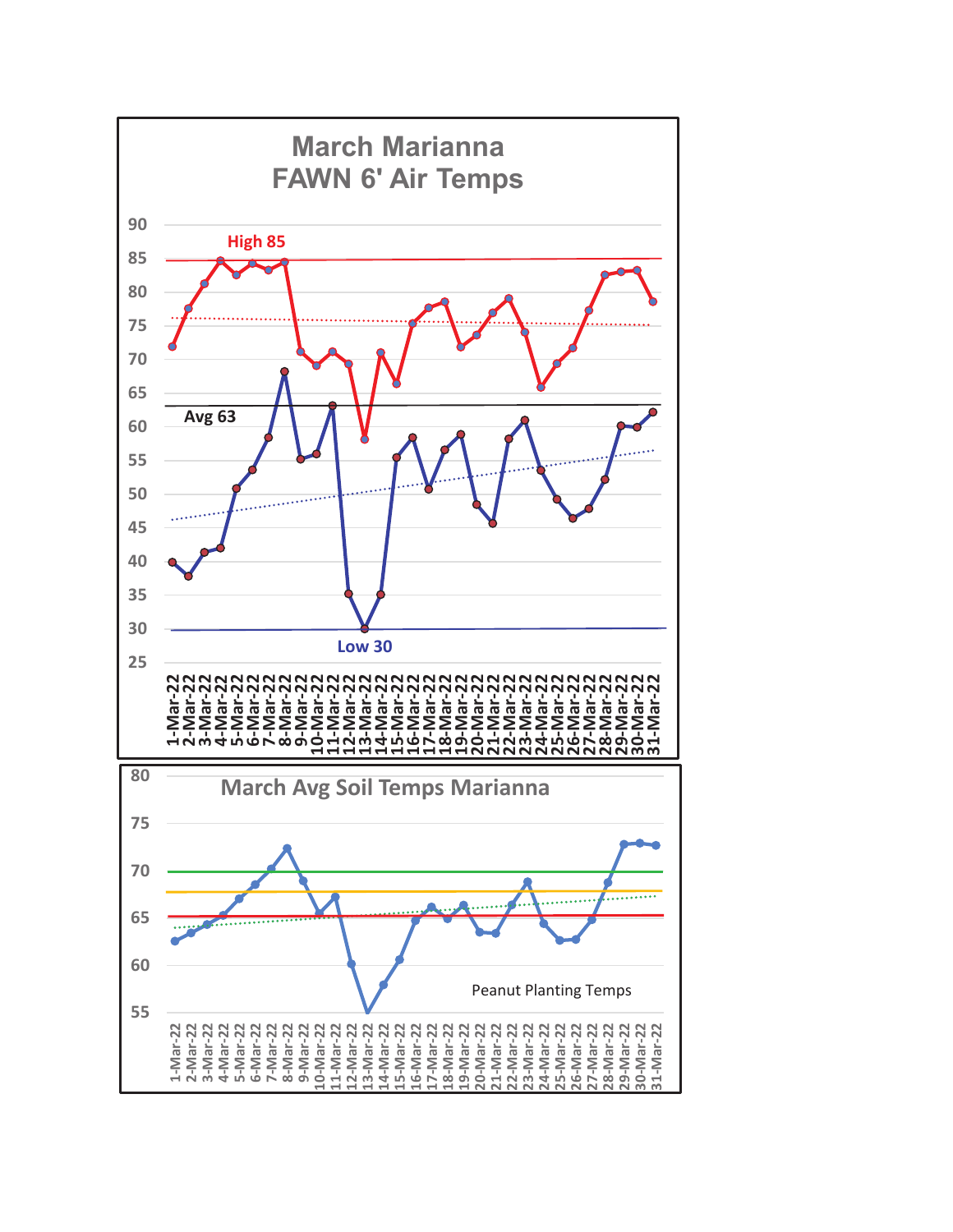|                           |     |                       | Temperature      |                                |                           |                  |               | Precipitation                | Wind        |             |                            |  |
|---------------------------|-----|-----------------------|------------------|--------------------------------|---------------------------|------------------|---------------|------------------------------|-------------|-------------|----------------------------|--|
|                           |     | Air Temp 6 ft         |                  |                                | Soil Temp 4 inch          |                  | Rain          | <b>Evapo</b><br><b>Trans</b> | Avg<br>Wind | Min<br>Wind | <b>Max</b><br>Wind         |  |
| <b>Date</b>               | Avg | Min                   | <b>Max</b>       | Avg                            | Min                       | <b>Max</b>       | <b>Inches</b> | <b>Inches</b>                | mph         | mph         | mph                        |  |
| $1-Apr-22$                | 65  | $\overline{54}$       | $\overline{76}$  | $\overline{70}$                | 64                        | 78               | 0.00          | 0.14                         | 4.3         | 0.0         | 14.7                       |  |
| $2$ -Apr-22               | 57  | 49                    | 65               | 64                             | 62                        | 67               | 0.00          | 0.06                         | 2.3         | 0.0         | 10.4                       |  |
| $3-Apr-22$                | 62  | 48                    | 78               | 66                             | 58                        | 76               | 0.00          | 0.14                         | 3.4         | 0.0         | 17.4                       |  |
| $4-Apr-22$                | 66  | 48                    | 83               | 70                             | 60                        | 81               | 0.00          | 0.14                         | 2.5         | 0.0         | 11.5                       |  |
| $5 - Apr-22$              | 67  | 62                    | 82               | 69                             | 67                        | 75               | 1.26          | 0.09                         | 7.8         | 0.1         | 40.1                       |  |
| $6$ -Apr-22               | 75  | 64                    | 84               | 72                             | 67                        | 78               | 0.03          | 0.12                         | 8.0         | 0.3         | 31.5                       |  |
| $7 - Apr-22$              | 70  | 59                    | 76               | 72                             | 66                        | 77               | 0.01          | 0.16                         | 9.6         | 0.4         | 24.8                       |  |
| 8-Apr-22                  | 59  | 49                    | 69               | 66                             | 59                        | 75               | 0.00          | 0.14                         | 10.6        | 0.5         | 35.9                       |  |
| 9-Apr-22                  | 54  | 43                    | 64               | 64                             | 58                        | 72               | 0.00          | 0.13                         | 8.8         | 0.3         | 37.3                       |  |
| 10-Apr-22                 | 61  | 43                    | 78               | 67                             | 58                        | 79               | 0.00          | 0.14                         | 3.8         | 0.1         | 23.3                       |  |
| 11-Apr-22                 | 65  | 50                    | 80               | 69                             | 62                        | 78               | 0.00          | 0.13                         | 5.7         | 0.0         | 22.7                       |  |
| 12-Apr-22                 | 71  | 57                    | 82               | 73<br>0.15<br>65<br>81<br>0.00 |                           | $\overline{5.3}$ | 0.1           | 19.0                         |             |             |                            |  |
| $13$ -Apr-22              | 71  | 64                    | 81               | 74                             | 69                        | 79               | 0.00          | 0.13                         | 6.4         | 0.2         | 20.1                       |  |
| 14-Apr-22                 | 68  | 63                    | 74               | 72                             | 69                        | 75               | 0.10          | 0.09                         | 4.3         | 0.0         | 23.1                       |  |
| 15-Apr-22                 | 70  | 57                    | 84               | 73                             | 64                        | 84               | 0.00          | 0.17                         | 3.4         | 0.0         | 15.0                       |  |
| 16-Apr-22                 | 71  | 63                    | 81               | 74                             | 69                        | 81               | 0.58          | 0.11                         | 4.4         | 0.0         | 27.4                       |  |
| 17-Apr-22                 | 68  | 62                    | 80               | 73                             | 68                        | 80               | 0.62          | 0.11                         | 3.3         | 0.0         | 38.4                       |  |
| 18-Apr-22                 | 68  | 59                    | 78               | 71                             | 67                        | 77               | 1.66          | $\overline{0.13}$            | 8.1         | 0.1         | 23.8                       |  |
| 19-Apr-22                 | 59  | 51                    | 69               | 67                             | 60                        | 76               | 0.00          | 0.15                         | 5.4         | 0.0         | 22.5                       |  |
| 20-Apr-22                 | 63  | 48                    | 77               | 68                             | 60                        | 78               | 0.00          | 0.15                         | 5.7         | 0.0         | 24.6                       |  |
| $21 - Apr-22$             | 70  | 61                    | 82               | 73                             | 66                        | 84               | 0.00          | 0.17                         | 4.5         | 0.0         | 19.0                       |  |
| 22-Apr-22                 | 71  | 58                    | 83               | 76                             | 67                        | 86               | 0.00          | 0.17                         | 4.2         | 0.0         | 22.4                       |  |
| 23-Apr-22                 | 72  | 58                    | 83               | 76                             | 68                        | 85               | 0.00          | 0.16                         | 6.3         | 0.1         | 19.6                       |  |
| 24-Apr-22                 | 73  | 63                    | 84               | 77                             | 70                        | 85               | 0.00          | 0.16                         | 6.5         | 0.0         | 19.2                       |  |
| 25-Apr-22                 | 72  | 64                    | 86               | 77                             | 71                        | 85               | 0.84          | 0.14                         | 4.8         | 0.0         | 21.2                       |  |
| 26-Apr-22                 | 71  | 65                    | 84               | 76                             | 71                        | 84               | 0.65          | 0.14                         | 4.3         | 0.0         | 34.4                       |  |
| $27$ -Apr-22              | 69  | 58                    | 81               | 74                             | 67                        | 82               | 0.00          | 0.18                         | 4.6         | 0.1         | 15.1                       |  |
| 28-Apr-22                 | 71  | 59                    | 83               | 73                             | 66                        | 81               | 0.00          | 0.17                         | 5.0         | 0.0         | 19.0                       |  |
| $29 - Apr - 22$           | 71  | 62                    | 81               | 73                             | 68                        | 80               | 0.00          | 0.13                         | 6.9         | 0.1         | 20.4                       |  |
| 30-Apr-22                 | 72  | 65                    | 82               | 74                             | 69                        | 81               | 0.02          | 0.13                         | 6.4         | 0.0         | 23.8                       |  |
|                           |     |                       |                  |                                |                           |                  |               |                              |             |             |                            |  |
| <b>High</b>               |     |                       | 86               |                                |                           | 86               |               |                              |             |             | 40.1                       |  |
| Low                       | 67  | 43<br>$\overline{57}$ |                  |                                | 58                        |                  |               |                              | 5.5         | 0.0         |                            |  |
| <b>Average</b>            | 79  | $\overline{71}$       | $\overline{65}$  | 79                             |                           |                  |               |                              |             |             |                            |  |
|                           |     |                       |                  |                                | <b>Total for Month</b>    |                  | 5.77          | $\overline{4}$               | Rain        |             | <b>Cumulative for Year</b> |  |
| Days over 95 <sup>0</sup> |     |                       | $\boldsymbol{0}$ |                                | # of Rain Days            |                  | 10            |                              |             | 23.4        |                            |  |
|                           |     |                       |                  |                                | <b>Historic Average</b>   |                  | 4.38          |                              | Avg         | 19.7        |                            |  |
| Days below $32^0$         |     | $\boldsymbol{0}$      |                  |                                | <b>Deviation from Avg</b> |                  | 1.39          | $\overline{2}$               | <b>Dev</b>  | 3.6         |                            |  |
|                           |     |                       |                  |                                | Net Gain/loss (Rain - ET) |                  |               |                              | <b>Net</b>  | 2.7         |                            |  |

## **April Daily Weather Data**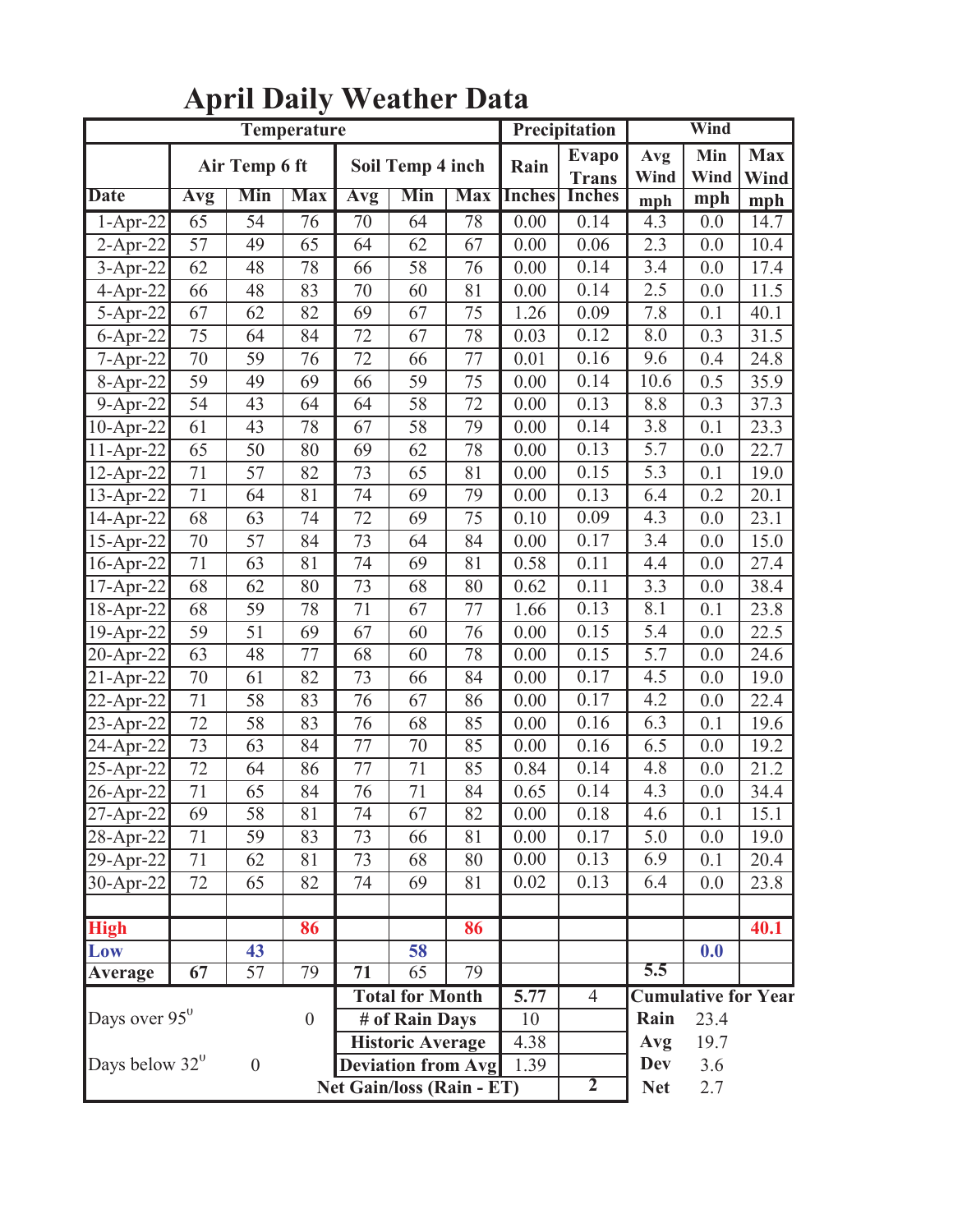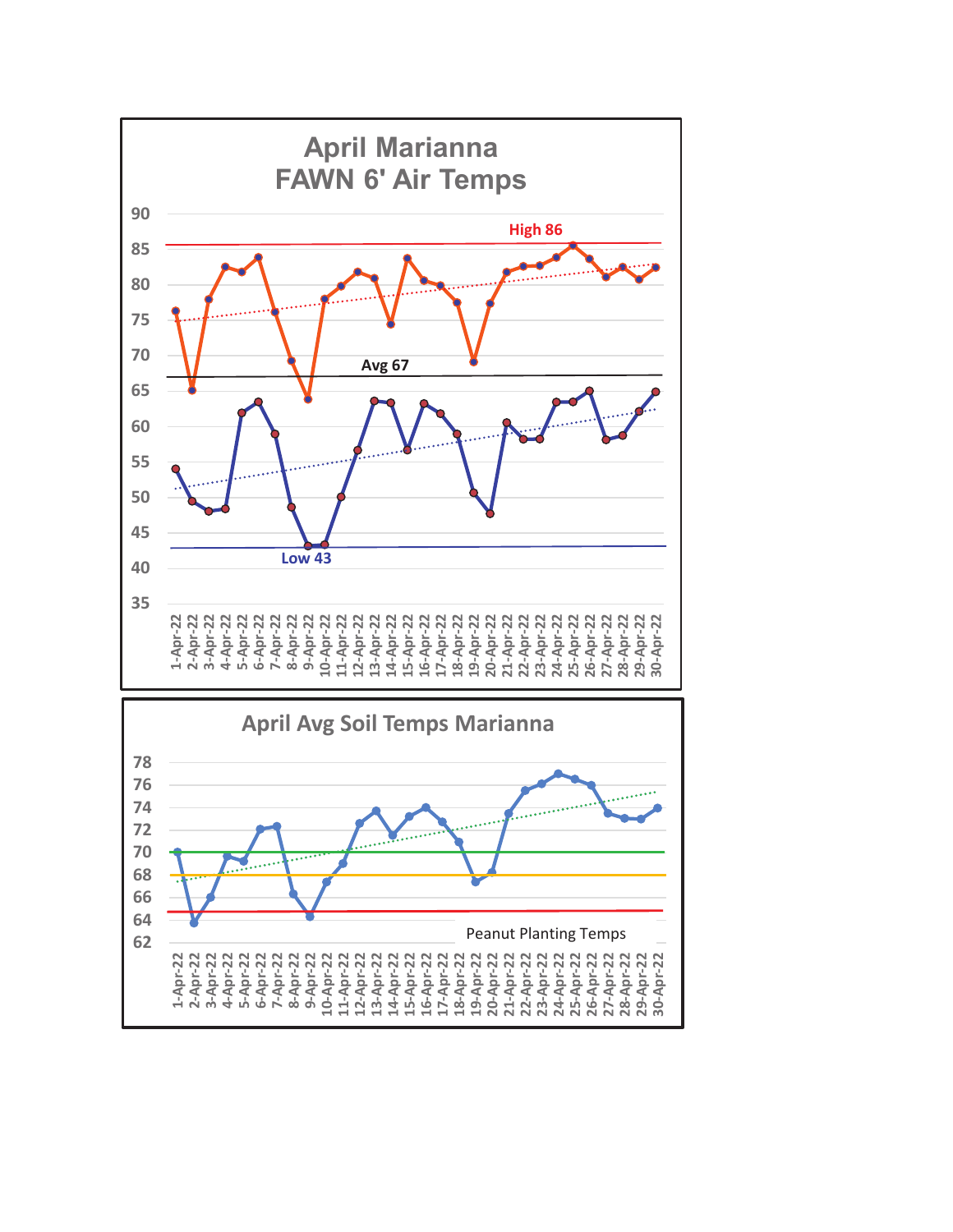

#### **Jackson County Monthly Total Rainfall, 1952 - 2021 No FL Research & Education Cntr, Marianna, FL**



| <b>YEAR</b> | <b>JAN</b> | <b>FEB</b> | <b>MAR</b> | <b>APR</b> | <b>MAY</b> | <b>JUNE JULY</b> |       | <b>AUG</b> | <b>SEP</b> | <b>OCT</b> | NOV  | <b>DEC</b> | <b>TOTAL</b> |
|-------------|------------|------------|------------|------------|------------|------------------|-------|------------|------------|------------|------|------------|--------------|
| 1952        | 1.14       | 8.88       | 4.48       | 2.11       | 5.13       | 1.12             | 5.95  | 8.81       | 3.09       | 0.65       | 3.26 | 3.42       | 48.04        |
| 1953        | 4.84       | 7.26       | 3.03       | 8.43       | 2.43       | 3.97             | 6.84  | 1.63       | 6.33       | 0.65       | 4.09 | 15.31      | 64.81        |
| 1954        | 1.33       | 3.49       | 2.62       | 2.58       | 1.96       | 3.46             | 3.28  | 2.84       | 1.72       | 1.30       | 2.66 | 1.44       | 28.68        |
| 1955        | 3.66       | 1.83       | 0.84       | 5.80       | 3.03       | 1.62             | 6.75  | 3.75       | 2.44       | 2.10       | 0.72 | 0.77       | 33.31        |
| 1956        | 3.59       | 5.18       | 3.77       | 2.04       | 4.03       | 5.45             | 8.52  | 4.09       | 6.44       | 5.08       | 0.28 | 3.34       | 51.81        |
| 1957        | 0.75       | 2.65       | 5.17       | 5.74       | 4.60       | 5.75             | 9.83  | 5.91       | 16.84      | 1.31       | 6.24 | 2.22       | 67.01        |
| 1958        | 4.48       | 3.61       | 4.73       | 7.22       | 5.57       | 6.00             | 8.39  | 3.45       | 3.68       | 1.88       | 1.75 | 2.32       | 53.08        |
| 1959        | 3.67       | 7.06       | 8.50       | 5.73       | 6.95       | 3.77             | 4.83  | 3.67       | 3.07       | 7.93       | 0.21 | 1.53       | 56.92        |
| 1960        | 3.36       | 7.08       | 3.41       | 6.80       | 3.20       | 4.75             | 4.97  | 4.80       | 6.22       | 2.00       | 0.47 | 2.35       | 49.41        |
| 1961        | 4.23       | 4.15       | 3.64       | 5.57       | 3.97       | 4.41             | 3.99  | 11.09      | 2.60       | 0.00       | 2.84 | 6.23       | 52.72        |
| 1962        | 1.72       | 2.80       | 8.13       | 3.28       | 2.86       | 3.67             | 7.97  | 6.07       | 3.07       | 2.82       | 5.16 | 1.67       | 49.22        |
| 1963        | 7.31       | 3.02       | 3.18       | 1.36       | 3.50       | 7.99             | 5.16  | 1.50       | 5.25       | 0.01       | 4.22 | 6.05       | 48.55        |
| 1964        | 10.80      | 6.81       | 6.41       | 9.47       | 2.23       | 5.68             | 9.22  | 3.07       | 7.47       | 9.61       | 3.35 | 6.44       | 80.56        |
| 1965        | 2.63       | 6.09       | 5.51       | 3.96       | 0.18       | 9.60             | 3.26  | 4.18       | 4.48       | 3.41       | 1.81 | 3.60       | 48.71        |
| 1966        | 5.56       | 9.84       | 2.57       | 0.77       | 5.80       | 3.13             | 3.25  | 9.82       | 5.09       | 1.41       | 2.03 | 4.62       | 53.89        |
| 1967        | 8.27       | 3.32       | 2.19       | 0.13       | 2.61       | 7.02             | 6.49  | 3.58       | 1.40       | 1.86       | 2.40 | 7.98       | 47.25        |
| 1968        | 1.28       | 2.30       | 3.40       | 2.50       | 3.39       | 1.18             | 5.45  | 4.61       | 2.99       | 1.41       | 5.11 | 5.34       | 38.96        |
| 1969        | 1.68       | 3.49       | 7.08       | 4.54       | 3.01       | 1.71             | 13.18 | 3.05       | 5.64       | 1.50       | 1.22 | 3.80       | 49.90        |
| 1970        | 4.16       | 9.20       | 8.86       | 1.83       | 1.81       | 3.69             | 5.04  | 8.01       | 0.49       | 4.40       | 2.21 | 3.13       | 52.83        |
| 1971        | 1.97       | 6.11       | 7.15       | 3.17       | 3.03       | 3.85             | 5.20  | 6.76       | 2.47       | 1.84       | 1.94 | 3.70       | 47.19        |
| 1972        | 3.62       | 6.03       | 6.41       | 0.38       | 2.87       | 8.89             | 3.78  | 5.39       | 2.14       | 2.44       | 3.29 | 3.77       | 49.01        |
| 1973        | 8.14       | 7.71       | 8.38       | 7.60       | 6.87       | 3.63             | 11.12 | 4.51       | 5.40       | 0.27       | 3.64 | 5.33       | 72.60        |
| 1974        | 5.24       | 5.80       | 2.66       | 3.40       | 3.78       | 1.56             | 3.29  | 8.01       | 4.68       | 0.84       | 2.14 | 2.89       | 44.29        |
| 1975        | 10.21      | 6.36       | 4.91       | 10.35      | 3.97       | 4.10             | 13.71 | 5.40       | 3.81       | 4.35       | 2.89 | 3.28       | 73.34        |
| 1976        | 6.99       | 1.50       | 4.89       | 1.87       | 8.89       | 3.08             | 3.03  | 3.47       | 5.47       | 6.18       | 5.72 | 3.97       | 55.06        |
| 1977        | 3.47       | 1.81       | 6.52       | 0.88       | 0.60       | 6.36             | 3.55  | 5.22       | 9.83       | 2.59       | 8.14 | 4.19       | 53.16        |
| 1978        | 7.28       | 3.28       | 7.25       | 4.65       | 6.73       | 3.79             | 7.25  | 4.90       | 0.98       | 0.20       | 6.01 | 3.65       | 55.97        |
| 1979        | 7.30       | 7.78       | 3.26       | 7.75       | 6.22       | 1.31             | 7.49  | 6.30       | 11.51      | 0.53       | 4.47 | 2.84       | 66.76        |
| 1980        | 6.58       | 2.96       | 11.54      | 9.29       | 4.50       | 3.50             | 5.87  | 2.53       | 4.56       | 4.71       | 1.52 | 0.25       | 57.81        |
| 1981        | 1.70       | 5.32       | 5.94       | 3.03       | 2.73       | 4.74             | 4.02  | 2.53       | 2.44       | 1.75       | 0.85 | 4.94       | 39.99        |
| 1982        | 4.17       | 5.61       | 2.91       | 5.93       | 5.39       | 3.00             | 7.51  | 4.42       | 6.00       | 2.65       | 2.34 | 9.14       | 59.07        |
| 1983        | 4.92       | 6.84       | 8.53       | 7.88       | 2.27       | 5.66             | 1.19  | 2.53       | 8.97       | 3.52       | 5.90 | 7.65       | 65.86        |
| 1984        | 5.49       | 5.01       | 8.62       | 6.29       | 2.50       | 5.31             | 12.01 | 5.76       | 0.32       | 1.60       | 1.63 | 0.80       | 55.34        |
| 1985        | 4.60       | 4.46       | 2.60       | 1.18       | 4.44       | 5.68             | 3.68  | 5.58       | 1.42       | 7.42       | 7.91 | 5.34       | 54.31        |
| 1986        | 5.68       | 10.27      | 3.21       | 0.83       | 2.26       | 1.85             | 2.75  | 4.12       | 2.35       | 2.22       | 4.40 | 5.68       | 45.62        |
| 1987        | 8.62       | 5.52       | 7.23       | 0.40       | 4.46       | 5.43             | 5.51  | 4.18       | 2.27       | 0.06       | 4.02 | 0.81       | 48.51        |
| 1988        | 5.57       | 6.40       | 8.41       | 2.69       | 0.28       | 1.07             | 5.43  | 3.98       | 5.53       | 1.98       | 3.28 | 1.23       | 45.85        |
| 1989        | 1.59       | 2.74       | 4.96       | 3.63       | 7.01       | 12.90            | 11.19 | 3.06       | 3.36       | 7.20       | 4.71 | 5.45       | 67.80        |
| 1990        | 5.26       | 4.57       | 4.55       | 3.00       | 3.22       | 4.02             | 3.65  | 2.91       | 0.85       | 1.34       | 0.93 | 3.42       | 37.72        |
| 1991        | 13.62      | 3.44       | 9.00       | 5.32       | 10.03      | 5.30             | 10.67 | 3.89       | 1.53       | 1.17       | 1.60 | 3.00       | 68.57        |
| 1992        | 8.37       | 6.29       | 7.92       | 2.50       | 1.41       | 11.16            | 8.69  | 6.72       | 3.19       | 2.08       | 7.40 | 2.93       | 68.66        |
| 1993        | 12.00      | 3.38       | 7.41       | 1.50       | 1.60       | 4.18             | 6.68  | 3.89       | 3.44       | 2.90       | 2.27 | 3.63       | 52.88        |
| 1994        | 8.64       | 2.53       | 6.25       | 4.34       | 1.82       | 11.41            | 10.95 | 9.08       | 6.44       | 7.62       | 2.53 | 3.79       | 75.40        |
| 1995        | 5.23       | 3.13       | 4.29       | 4.35       | 3.90       | 5.56             | 3.02  | 6.16       | 0.86       | 7.51       | 4.12 | 1.78       | 49.91        |
| 1996        | 3.64       | 5.99       | 8.47       | 5.76       | 1.50       | 5.43             | 2.83  | 14.28      | 5.32       | 3.81       | 2.01 | 3.65       | 62.69        |
| 1997        | 6.68       | 5.29       | 2.63       | 10.08      | 5.91       | 6.41             | 5.73  | 4.65       | 3.78       | 2.10       | 6.85 | 8.44       | 68.55        |
| 1998        | 6.28       | 8.30       | 6.11       | 2.24       | 1.45       | 2.35             | 4.37  | 2.20       | 16.31      | 0.30       | 2.05 | 1.98       | 53.94        |
| 1999        | 6.95       | 2.90       | 3.61       | 1.50       | 6.71       | 8.99             | 8.64  | 4.02       | 4.33       | 3.13       | 3.56 | 2.50       | 56.84        |
|             |            |            |            |            |            |                  |       |            |            |            |      |            |              |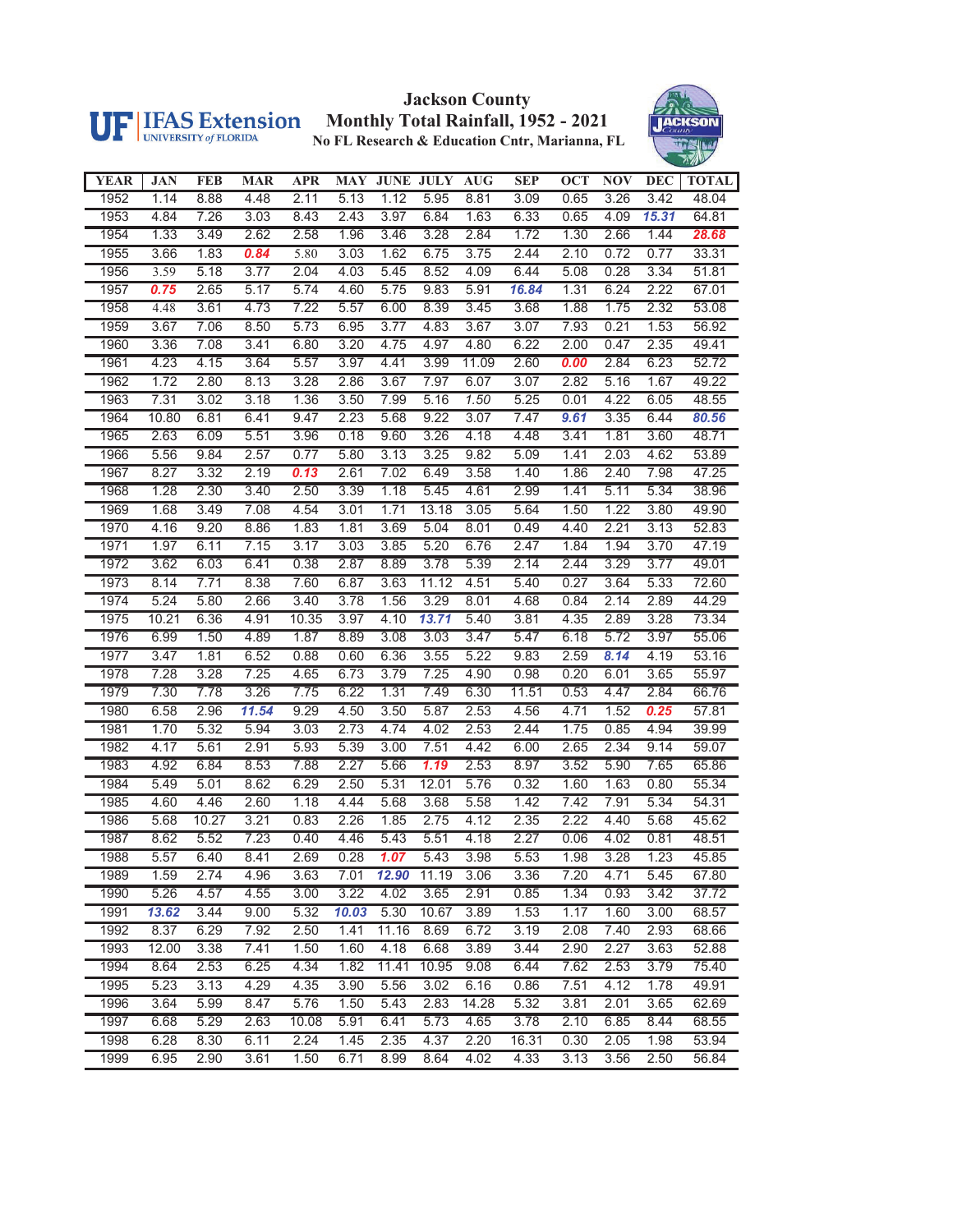| <b>YEAR</b>  | <b>JAN</b>                                 | <b>FEB</b>            | <b>MAR</b>                    | <b>APR</b>   |      | <b>MAY</b> |            | <b>JUNE JULY</b>                             | <b>AUG</b>  | <b>SEP</b> |                   | <b>OCT</b> | <b>NOV</b> | <b>DEC</b> | <b>TOTAL</b> |
|--------------|--------------------------------------------|-----------------------|-------------------------------|--------------|------|------------|------------|----------------------------------------------|-------------|------------|-------------------|------------|------------|------------|--------------|
| 2000         | 3.78                                       | 4.96                  | 4.48                          | 4.05         |      | 0.09       | 4.00       | 3.40                                         | 7.15        | 7.20       |                   | 0.71       | 4.43       | 3.21       | 47.46        |
| 2001         | 2.16                                       | 0.82                  | 10.00                         | 1.99         |      | 2.52       | 8.24       | 4.66                                         | 8.21        | 1.90       |                   | 1.51       | 1.70       | 0.78       | 44.49        |
| 2002         | 3.82                                       | 2.44                  | 5.51                          | 5.78         |      | 2.19       | 3.45       | 10.34                                        | 3.30        | 11.83      |                   | 7.36       | 7.76       | 5.99       | 69.77        |
| 2003         | 2.30                                       | 7.03                  | 8.18                          | 4.89         |      | 3.11       | 6.11       | 7.84                                         | 5.99        | 2.39       |                   | 3.58       | 3.04       | 3.12       | 57.58        |
| 2004         | 3.19                                       | 7.66                  | 0.90                          | 4.37         |      | 1.19       | 6.66       | 4.92                                         | 1.67        | 10.01      |                   | 3.89       | 4.97       | 3.25       | 52.68        |
| 2005         | 3.33                                       | 2.31                  | 9.05                          | 7.04         |      | 1.67       | 7.47       | 9.44                                         | 11.71       | 1.62       |                   | 0.03       | 3.15       | 4.81       | 61.63        |
| 2006         | 4.82                                       | 3.90                  | 0.91                          | 1.61         |      | 4.97       | 1.99       | 2.22                                         | 5.18        | 0.91       |                   | 3.09       | 3.41       | 5.43       | 38.44        |
| 2007         | 5.99                                       | 2.45                  | 1.10                          | 0.99         |      | 1.57       | 3.97       | 3.94                                         | 4.18        | 1.27       |                   | 4.79       | 1.89       | 4.03       | 36.17        |
| 2008         | 4.26                                       | 9.00                  | 9.11                          | 4.28         |      | 1.46       | 8.64       | 4.02                                         | 9.29        | 0.74       |                   | 5.11       | 3.18       | 8.23       | 67.32        |
| 2009         | 2.33                                       | 3.26                  | 7.11                          | 7.73         |      | 9.17       | 2.78       | 3.88                                         | 3.19        | 5.22       |                   | 3.39       | 2.35       | 9.57       | 59.98        |
| 2010         | 7.53                                       | 3.99                  | 3.41                          | 4.01         |      | 5.09       | 2.92       | 2.31                                         | 0.84        | 1.33       |                   | 0.22       | 5.82       | 0.63       | 38.10        |
| 2011         | 4.33                                       | 4.04                  | 5.00                          | 0.92         |      | 0.78       | 1.66       | 5.11                                         | 1.87        | 2.26       |                   | 1.84       | 1.94       | 3.75       | 33.50        |
| 2012         | 3.79                                       | 7.49                  | 5.94                          | 3.17         |      | 1.42       | 7.35       | 5.05                                         | 14.35       | 5.17       |                   | 1.75       | 1.30       | 4.10       | 60.88        |
| 2013         | 1.05                                       | 12.86                 | 2.99                          | 3.54         |      | 0.64       | 3.72       | 13.39                                        | 13.17       | 2.14       |                   | 1.96       | 3.91       | 4.44       | 63.81        |
| 2014         | 2.15                                       | 4.99                  | 7.70                          | 13.18        |      | 4.03       | 2.32       | 5.69                                         | 2.55        | 6.03       |                   | 2.03       | 5.93       | 5.32       | 61.92        |
| 2015         | 3.4                                        | 3.8                   | 2.17                          | 9.52         |      | 3.55       | 4.04       | 4.85                                         | 2.75        | 4.15       |                   | 1.00       | 7.33       | 8.67       | 55.23        |
| 2016         | 4.8                                        | 3.51                  | 8.15                          | 4.94         |      | 1.74       | 3.49       | 2.79                                         | 7.28        | 4.19       |                   | 0.22       | 0.8        | 12.33      | 54.24        |
| 2017         | 7.28                                       | 3.78                  | 2.11                          | 2.12         |      | 4.28       | 11.53      | 6.82                                         | 4.47        | 3.75       |                   | 0.97       | 0.2        | 2.76       | 50.07        |
| 2018         | 4.26                                       | 10.50                 | 5.38                          | 3.72         |      | 5.06       | 7.97       | 5.99                                         | 5.67        | 2.67       |                   | 5.66       | 6.94       | 11.86      | 75.68        |
| 2019         | 6.53                                       | 2.76                  | 3.43                          | 3.94         |      | 1.78       | 3.62       | 6.36                                         | 4.15        | 0.31       |                   | 6.43       | 1.74       | 6.95       | 48.00        |
| 2020         | 4.06                                       | 6.42                  | 2.02                          | 4.42         |      | 2.16       | 5.31       | 4.00                                         | 8.81        | 13.44      |                   | 3.19       | 1.95       | 4.53       | 60.31        |
|              |                                            |                       |                               |              |      |            |            |                                              |             |            |                   |            |            |            |              |
| 2021<br>2022 | 5.45<br>5.24                               | 6.43<br>1.14          | 3.48<br>11.24                 | 8.57<br>5.77 |      | 2.56       | 8.18       | 7.74                                         | 9.37        | 5.08       |                   | 4.62       | 0.30       | 4.10       | 65.88        |
|              | <b>Monthly Average Rainfall, 1952-2021</b> |                       |                               |              |      |            |            |                                              |             |            |                   |            |            |            |              |
| AVG.         | 4.93                                       | 5.14                  | 5.30                          | 4.38         |      | 3.48       | 5.00       | 6.14                                         | 5.36        | 4.45       |                   | 2.81       | 3.32       | 4.42       | 54.74        |
|              | % of Annual Rainfall Occuring each Month   |                       |                               |              |      |            |            |                                              |             |            |                   |            |            |            |              |
|              | 9.0%                                       | 9.4%                  | 9.7%                          | $8.0\%$      |      | 6.4%       | 9.1%       | 11.2%                                        | 9.8%        | 8.1%       |                   | 5.1%       | 6.1%       | 8.1%       |              |
|              | <b>Record High/Low for the Month</b>       |                       |                               |              |      |            |            |                                              |             |            |                   |            |            |            |              |
| LOW          | 0.75                                       | 0.82                  | 0.84                          | 0.13         |      | 0.09       | 1.07       | 1.19                                         | 0.84        | 0.31       |                   | 0.00       | 0.20       | 0.25       | 28.68        |
| <b>HIGH</b>  | 13.62                                      | 12.86                 | 11.54                         | 13.18        |      | 10.03      | 12.90      | 13.71                                        | 14.35       | 16.84      |                   | 9.61       | 8.14       | 15.31      | 80.56        |
|              |                                            |                       | 18                            |              |      |            |            | <b>Monthly Rainfall Data: NFREC-Marianna</b> |             |            |                   |            |            |            |              |
|              |                                            |                       | 17<br>16                      |              |      |            |            |                                              |             |            |                   |            |            |            |              |
|              |                                            |                       | 15                            |              |      |            |            |                                              | 1952 - 2022 |            |                   |            |            |            |              |
|              |                                            |                       | 14<br>13                      | ▵            |      |            |            |                                              |             |            |                   |            |            |            |              |
|              |                                            |                       | 12                            |              |      |            |            |                                              |             |            |                   |            |            |            |              |
|              |                                            |                       | 11<br>10                      |              |      |            |            |                                              |             |            |                   |            |            |            |              |
|              |                                            |                       | 9                             |              |      |            |            |                                              |             |            |                   |            |            |            |              |
|              |                                            |                       | 8<br>7                        |              |      |            |            |                                              |             |            |                   |            |            |            |              |
|              |                                            |                       | 6                             |              |      |            |            |                                              |             |            |                   |            |            |            |              |
|              | inches                                     |                       | 5                             |              |      |            |            |                                              |             |            |                   |            |            |            |              |
|              |                                            |                       | 4<br>3                        |              |      |            |            |                                              |             |            |                   |            |            |            |              |
|              |                                            |                       | $\overline{c}$                |              |      |            |            |                                              |             |            |                   |            |            |            |              |
|              |                                            |                       | $\mathbf 1$<br>$\overline{0}$ |              |      |            |            |                                              |             |            |                   |            |            |            |              |
|              |                                            |                       |                               | JAN          | FEB  | <b>MAR</b> | <b>APR</b> | MAY                                          | JUNE        | JULY       | AUG               | <b>SEP</b> | OCT        | <b>NOV</b> | DEC          |
|              | ■2022                                      |                       |                               | 5.24         | 1.14 | 11.24      | 5.77       |                                              |             |            |                   |            |            |            |              |
|              | 12021                                      |                       |                               | 5.45         | 6.43 | 3.48       | 8.57       | 2.56                                         | 8.18        | 7.74       | 9.37              | 5.08       | 4.62       | 0.30       | 4.10         |
|              | 2020                                       |                       |                               | 4.06         | 6.42 | 2.02       | 4.42       | 2.16                                         | 5.31        | 4.00       | 8.81              | 13.44      | 3.19       | 1.95       | 4.53         |
|              |                                            | - Historic Average    |                               | 4.93         | 5.14 | 5.30       | 4.38       | 3.48                                         | 5.00        | 6.14       | 5.36              | 4.45       | 2.81       | 3.32       | 4.42         |
|              |                                            | - Record Monthly High |                               | 13.62 12.86  |      | 11.54      |            | 13.18 10.03                                  | 12.90       |            | 13.71 14.35 16.84 |            | 9.61       | 8.14       | 15.31        |
|              |                                            | - Record Monthly Low  |                               | 0.75         | 0.82 | 0.84       | 0.13       | 0.09                                         | 1.07        | 1.19       | 0.84              | 0.31       | 0.00       | 0.20       | 0.25         |
|              |                                            |                       |                               |              |      |            |            |                                              |             |            |                   |            |            |            |              |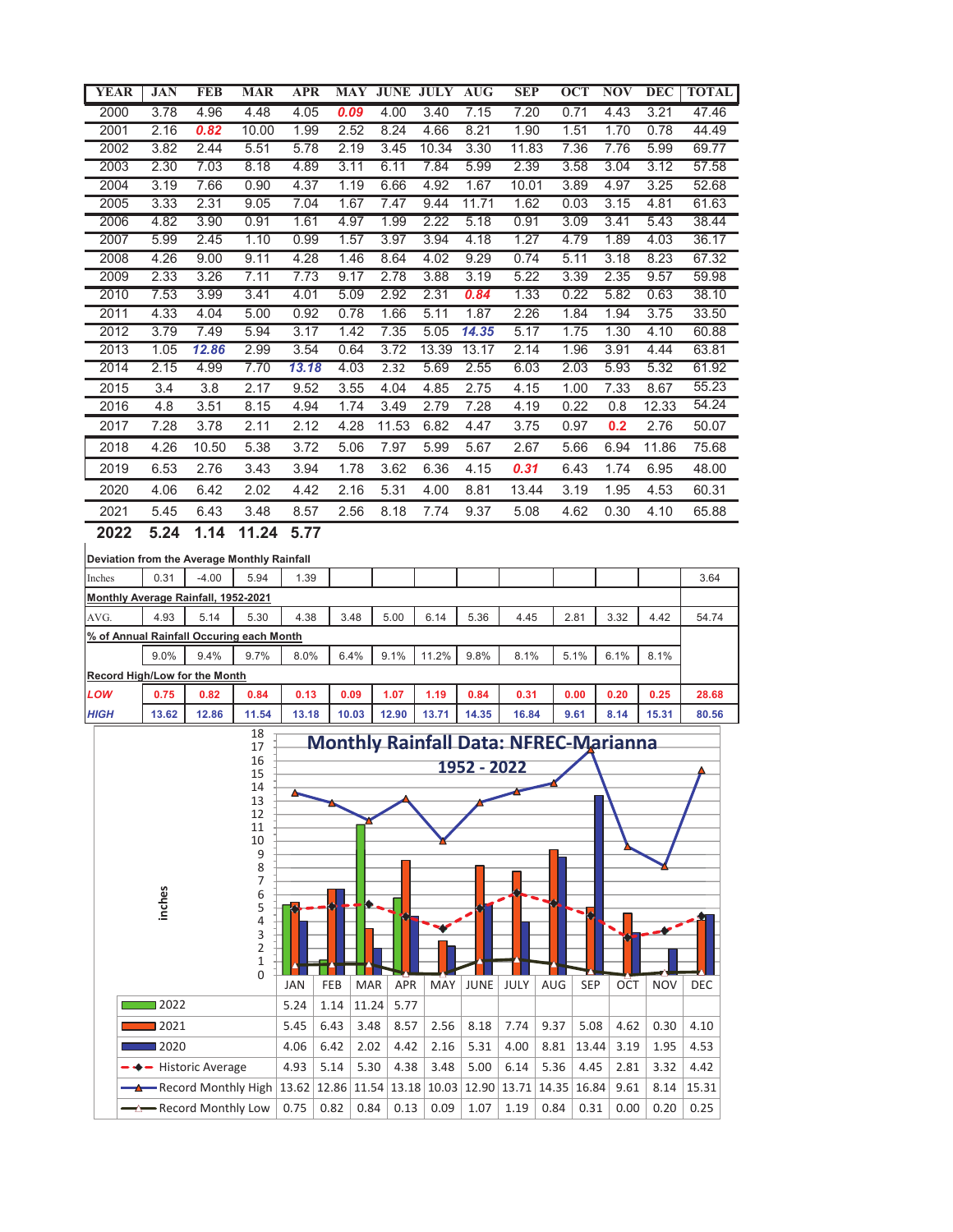

#### **Jackson County Monthly Cumulative Rainfall, 1952 - 2021**



|             | <b>THE STATE</b><br>North Florida Research & Education Center Marianna,<br><b>IFAS</b> Extension |            |            |            |            |             |                   | Wet        | <b>Dry</b> |            |            |            |                  |                        |
|-------------|--------------------------------------------------------------------------------------------------|------------|------------|------------|------------|-------------|-------------------|------------|------------|------------|------------|------------|------------------|------------------------|
| <b>YEAR</b> | JAN                                                                                              | <b>FEB</b> | <b>MAR</b> | <b>APR</b> | <b>MAY</b> | <b>JUNE</b> | FI<br><b>JULY</b> | <b>AUG</b> | <b>SEP</b> | <b>OCT</b> | <b>NOV</b> | <b>DEC</b> |                  | <b>Ranking Ranking</b> |
| 1952        | 1.14                                                                                             | 10.02      | 14.50      | 16.61      | 21.74      | 22.86       | 28.81             | 37.62      | 40.71      | 41.36      | 44.62      | 48.04      | 53               | 18                     |
| 1953        | 4.84                                                                                             | 12.10      | 15.13      | 23.56      | 25.99      | 29.96       | 36.80             | 38.43      | 44.76      | 45.41      | 49.50      | 64.81      | 16               | 55                     |
| 1954        | 1.33                                                                                             | 4.82       | 7.44       | 10.02      | 11.98      | 15.44       | 18.72             | 21.56      | 23.28      | 24.58      | 27.24      | 28.68      | 70               | $\mathbf{1}$           |
| 1955        | 3.66                                                                                             | 5.49       | 6.33       | 12.13      | 15.16      | 16.78       | 23.53             | 27.28      | 29.72      | 31.82      | 32.54      | 33.31      | 69               | $\overline{c}$         |
| 1956        | 3.59                                                                                             | 8.77       | 12.54      | 14.58      | 18.61      | 24.06       | 32.58             | 36.67      | 43.11      | 48.19      | 48.47      | 51.81      | 43               | 28                     |
| 1957        | 0.75                                                                                             | 3.40       | 8.57       | 14.31      | 18.91      | 24.66       | 34.49             | 40.40      | 57.24      | 58.55      | 64.79      | 67.01      | 12               | 59                     |
| 1958        | 4.48                                                                                             | 8.09       | 12.82      | 20.04      | 25.61      | 31.61       | 40.00             | 43.45      | 47.13      | 49.01      | 50.76      | 53.08      | 38               | 33                     |
| 1959        | 3.67                                                                                             | 10.73      | 19.23      | 24.96      | 31.91      | 35.68       | 40.51             | 44.18      | 47.25      | 55.18      | 55.39      | 56.92      | 27               | 44                     |
| 1960        | 3.36                                                                                             | 10.44      | 13.85      | 20.65      | 23.85      | 28.60       | 33.57             | 38.37      | 44.59      | 46.59      | 47.06      | 49.41      | 47               | 24                     |
| 1961        | 4.23                                                                                             | 8.38       | 12.02      | 17.59      | 21.56      | 25.97       | 29.96             | 41.05      | 43.65      | 43.65      | 46.49      | 52.72      | 41               | 30                     |
| 1962        | 1.72                                                                                             | 4.52       | 12.65      | 15.93      | 18.79      | 22.46       | 30.43             | 36.50      | 39.57      | 42.39      | 47.55      | 49.22      | 48               | 23                     |
| 1963        | 7.31                                                                                             | 10.33      | 13.51      | 14.87      | 18.37      | 26.36       | 31.52             | 33.02      | 38.27      | 38.28      | 42.50      | 48.55      | 51               | 20                     |
| 1964        | 10.80                                                                                            | 17.61      | 24.02      | 33.49      | 35.72      | 41.40       | 50.62             | 53.69      | 61.16      | 70.77      | 74.12      | 80.56      | $\mathbf{1}$     | $70\,$                 |
| 1965        | 2.63                                                                                             | 8.72       | 14.23      | 18.19      | 18.37      | 27.97       | 31.23             | 35.41      | 39.89      | 43.30      | 45.11      | 48.71      | 50               | 21                     |
| 1966        | 5.56                                                                                             | 15.40      | 17.97      | 18.74      | 24.54      | 27.67       | 30.92             | 40.74      | 45.83      | 47.24      | 49.27      | 53.89      | 36               | 35                     |
| 1967        | 8.27                                                                                             | 11.59      | 13.78      | 13.91      | 16.52      | 23.54       | 30.03             | 33.61      | 35.01      | 36.87      | 39.27      | 47.25      | 56               | 15                     |
| 1968        | 1.28                                                                                             | 3.58       | 6.98       | 9.48       | 12.87      | 14.05       | 19.50             | 24.11      | 27.10      | 28.51      | 33.62      | 38.96      | 63               | 8                      |
| 1969        | 1.68                                                                                             | 5.17       | 12.25      | 16.79      | 19.80      | 21.51       | 34.69             | 37.74      | 43.38      | 44.88      | 46.10      | 49.90      | 46               | 25                     |
| 1970        | 4.16                                                                                             | 13.36      | 22.22      | 24.05      | 25.86      | 29.55       | 34.59             | 42.60      | 43.09      | 47.49      | 49.70      | 52.83      | 40               | 31                     |
| 1971        | 1.97                                                                                             | 8.08       | 15.23      | 18.40      | 21.43      | 25.28       | 30.48             | 37.24      | 39.71      | 41.55      | 43.49      | 47.19      | 57               | 14                     |
| 1972        | 3.62                                                                                             | 9.65       | 16.06      | 16.44      | 19.31      | 28.20       | 31.98             | 37.37      | 39.51      | 41.95      | 45.24      | 49.01      | 49               | $22\,$                 |
| 1973        | 8.14                                                                                             | 15.85      | 24.23      | 31.83      | 38.70      | 42.33       | 53.45             | 57.96      | 63.36      | 63.63      | 67.27      | 72.60      | 5                | 66                     |
| 1974        | 5.24                                                                                             | 11.04      | 13.70      | 17.10      | 20.88      | 22.44       | 25.73             | 33.74      | 38.42      | 39.26      | 41.40      | 44.29      | 61               | 10                     |
| 1975        | 10.21                                                                                            | 16.57      | 21.48      | 31.83      | 35.80      | 39.90       | 53.61             | 59.01      | 62.82      | 67.17      | 70.06      | 73.34      | $\overline{4}$   | 67                     |
| 1976        | 6.99                                                                                             | 8.49       | 13.38      | 15.25      | 24.14      | 27.22       | 30.25             | 33.72      | 39.19      | 45.37      | 51.09      | 55.06      | 32               | 39                     |
| 1977        | 3.47                                                                                             | 5.28       | 11.80      | 12.68      | 13.28      | 19.64       | 23.19             | 28.41      | 38.24      | 40.83      | 48.97      | 53.16      | 37               | 34                     |
| 1978        | 7.28                                                                                             | 10.56      | 17.81      | 22.46      | 29.19      | 32.98       | 40.23             | 45.13      | 46.11      | 46.31      | 52.32      | 55.97      | 29               | 42                     |
| 1979        | 7.30                                                                                             | 15.08      | 18.34      | 26.09      | 32.31      | 33.62       | 41.11             | 47.41      | 58.92      | 59.45      | 63.92      | 66.76      | 13               | 58                     |
| 1980        | 6.58                                                                                             | 9.54       | 21.08      | 30.37      | 34.87      | 38.37       | 44.24             | 46.77      | 51.33      | 56.04      | 57.56      | 57.81      | 25               | 46                     |
| 1981        | 1.70                                                                                             | 7.02       | 12.96      | 15.99      | 18.72      | 23.46       | 27.48             | 30.01      | 32.45      | 34.20      | 35.05      | 39.99      | 62               | 9                      |
| 1982        | 4.17                                                                                             | 9.78       | 12.69      | 18.62      | 24.01      | 27.01       | 34.52             | 38.94      | 44.94      | 47.59      | 49.93      | 59.07      | 24               | $47\,$                 |
| 1983        | 4.92                                                                                             | 11.76      | 20.29      | 28.17      | 30.44      | 36.10       | 37.29             | 39.82      | 48.79      | 52.31      | 58.21      | 65.86      | 15               | 56                     |
| 1984        | 5.49                                                                                             | 10.50      | 19.12      | 25.41      | 27.91      | 33.22       | 45.23             | 50.99      | 51.31      | 52.91      | 54.54      | 55.34      | 30               | 41                     |
| 1985        | 4.60                                                                                             | 9.06       | 11.66      | 12.84      | 17.28      | 22.96       | 26.64             | 32.22      | 33.64      | 41.06      | 48.97      | 54.31      | 33               | $38\,$                 |
| 1986        | 5.68                                                                                             | 15.95      | 19.16      | 19.99      | 22.25      | 24.10       | 26.85             | 30.97      | 33.32      | 35.54      | 39.94      | 45.62      | 59               | 12                     |
| 1987        | 8.62                                                                                             | 14.14      | 21.37      | 21.77      | 26.23      | 31.66       | 37.17             | 41.35      | 43.62      | 43.68      | 47.70      | 48.51      | 52               | 19                     |
| 1988        | 5.57                                                                                             | 11.97      | 20.38      | 23.07      | 23.35      | 24.42       | 29.85             | 33.83      | 39.36      | 41.34      | 44.62      | 45.85      | 58               | 13                     |
| 1989        | 1.59                                                                                             | 4.33       | 9.29       | 12.92      | 19.93      | 32.83       | 44.02             | 47.08      | 50.44      | 57.64      | 62.35      | 67.80      | 10               | 61                     |
| 1990        | 5.26                                                                                             | 9.83       | 14.38      | 17.38      | 20.60      | 24.62       | 28.27             | 31.18      | 32.03      | 33.37      | 34.30      | 37.72      | 66               | 5                      |
| 1991        | 13.62                                                                                            | 17.06      | 26.06      | 31.38      | 41.41      | 46.71       | 57.38             | 61.27      | 62.80      | 63.97      | 65.57      | 68.57      | 8                | 63                     |
| 1992        | 8.37                                                                                             | 14.66      | 22.58      | 25.08      | 26.49      | 37.65       | 46.34             | 53.06      | 56.25      | 58.33      | 65.73      | 68.66      | $\boldsymbol{7}$ | 64                     |
| 1993        | 12.00                                                                                            | 15.38      | 22.79      | 24.29      | 25.89      | 30.07       | 36.75             | 40.64      | 44.08      | 46.98      | 49.25      | 52.88      | 39               | 32                     |
| 1994        | 8.64                                                                                             | 11.17      | 17.42      | 21.76      | 23.58      | 34.99       | 45.94             | 55.02      | 61.46      | 69.08      | 71.61      | 75.40      | 3                | 68                     |
| 1995        | 5.23                                                                                             | 8.36       | 12.65      | 17.00      | 20.90      | 26.46       | 29.48             | 35.64      | 36.50      | 44.01      | 48.13      | 49.91      | 45               | 26                     |
| 1996        | 3.64                                                                                             | 9.63       | 18.10      | 23.86      | 25.36      | 30.79       | 33.62             | 47.90      | 53.22      | 57.03      | 59.04      | 62.69      | 18               | 53                     |
| 1997        | 6.68                                                                                             | 11.97      | 14.60      | 24.68      | 30.59      | 37.00       | 42.73             | 47.38      | 51.16      | 53.26      | 60.11      | 68.55      | 9                | 62                     |
| 1998        | 6.28                                                                                             | 14.58      | 20.69      | 22.93      | 24.38      | 26.73       | 31.10             | 33.30      | 49.61      | 49.91      | 51.96      | 53.94      | 35               | 36                     |
| 1999        | 6.95                                                                                             | 9.85       | 13.46      | 14.96      | 21.67      | 30.66       | 39.30             | 43.32      | 47.65      | 50.78      | 54.34      | 56.84      | 28               | 43                     |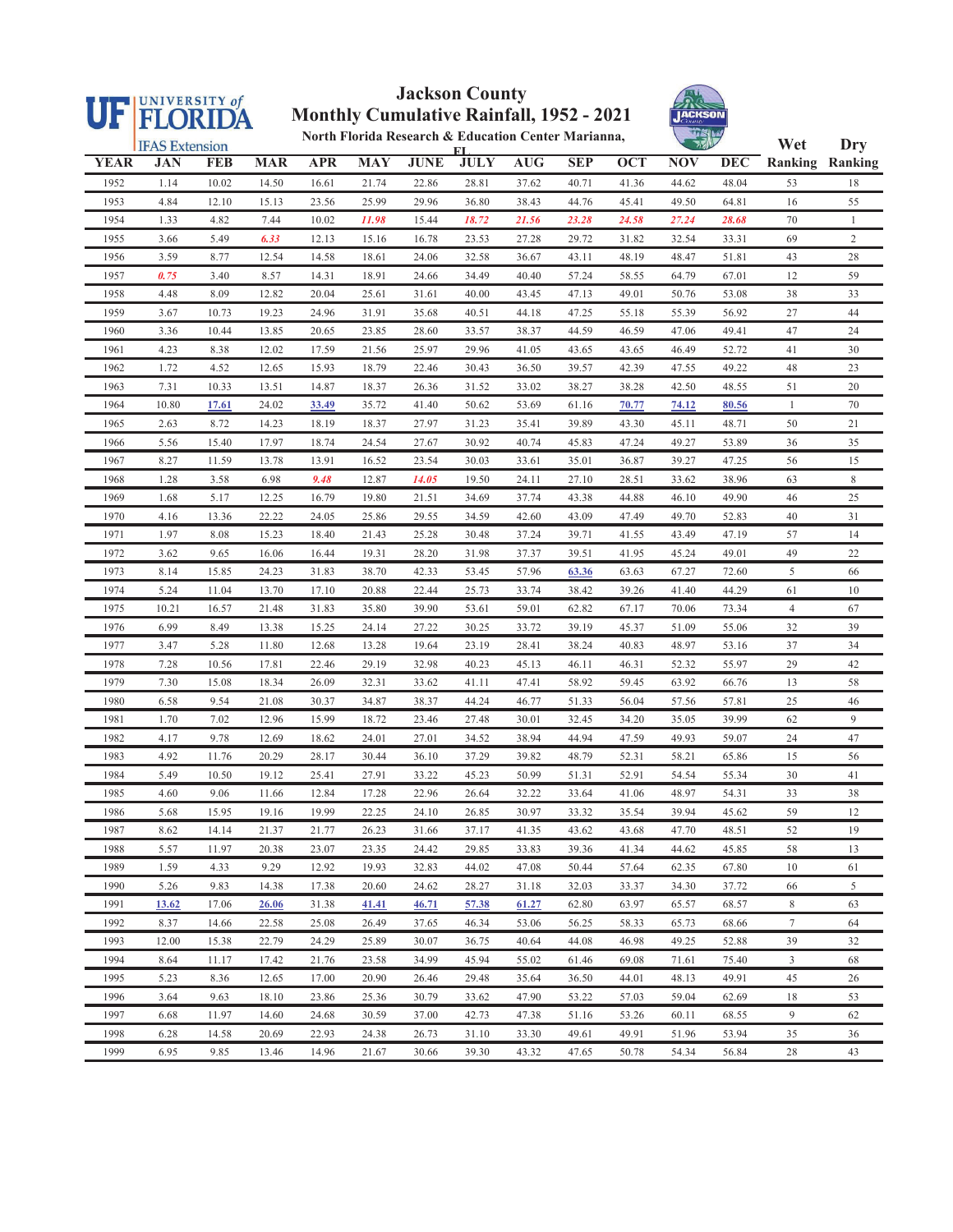| <b>YEAR</b>                                |  | <b>JAN</b>   | <b>FEB</b>                              | <b>MAR</b>     |            | <b>APR</b>     | <b>MAY</b>              | <b>JUNE</b>    |            | <b>JULY</b>    | <b>AUG</b>                                          | <b>SEP</b>                    |             | <b>OCT</b>     | <b>NOV</b>        |                | <b>DEC</b> Ranking Ranking |                |
|--------------------------------------------|--|--------------|-----------------------------------------|----------------|------------|----------------|-------------------------|----------------|------------|----------------|-----------------------------------------------------|-------------------------------|-------------|----------------|-------------------|----------------|----------------------------|----------------|
| 2000                                       |  | 3.78         | 8.74                                    | 13.22          |            | 17.27          | 17.36                   | 21.36          |            | 24.76          | 31.91                                               | 39.11                         |             | 39.82          | 44.25             | 47.46          | 55                         | 16             |
| 2001                                       |  | 2.16         | 2.98                                    | 12.98          |            | 14.97          | 17.49                   | 25.73          |            | 30.39          | 38.60                                               | 40.50                         |             | 42.01          | 43.71             | 44.49          | 60                         | 11             |
| 2002                                       |  | 3.82         | 6.26                                    | 11.77          |            | 17.55          | 19.74                   | 23.19          |            | 33.53          | 36.83                                               | 48.66                         |             | 56.02          | 63.78             | 69.77          | 6                          | 65             |
| 2003                                       |  | 2.30         | 9.33                                    | 17.51          |            | 22.40          | 25.51                   | 31.62          |            | 39.46          | 45.45                                               | 47.84                         |             | 51.42          | 54.46             | 57.58          | 26                         | 45             |
| 2004                                       |  | 3.19         | 10.85                                   | 11.75          |            | 16.12          | 17.31                   | 23.97          |            | 28.89          | 30.56                                               | 40.57                         |             | 44.46          | 49.43             | 52.68          | 42                         | 29             |
| 2005                                       |  | 3.33         | 5.64                                    | 14.69          |            | 21.73          | 23.40                   | 30.87          |            | 40.31          | 52.02                                               | 53.64                         |             | 53.67          | 56.82             | 61.63          | 20                         | 51             |
| 2006                                       |  | 4.82         | 8.72                                    | 9.63           |            | 11.24          | 16.21                   | 18.20          |            | 20.42          | 25.60                                               | 26.51                         |             | 29.60          | 33.01             | 38.44          | 64                         | 7              |
| 2007                                       |  | 5.99         | 8.44                                    | 9.54           |            | 10.53          | 12.10                   | 16.07          |            | 20.01          | 24.19                                               | 25.46                         |             | 30.25          | 32.14             | 36.17          | 67                         | 4              |
| 2008                                       |  | 4.26         | 13.26                                   | 22.37          |            | 26.65          | 28.11                   | 36.75          |            | 40.77          | 50.06                                               | 50.80                         |             | 55.91          | 59.09             | 67.32          | 11                         | 60             |
| 2009                                       |  | 2.33         | 5.59                                    | 12.70          |            | 20.43          | 29.60                   | 32.38          |            | 36.26          | 39.45                                               | 44.67                         |             | 48.06          | 50.41             | 59.98          | 23                         | 48             |
| 2010<br>2011                               |  | 7.53<br>4.33 | 11.52<br>8.37                           | 14.93<br>13.37 |            | 18.94<br>14.29 | 24.03<br>15.07          | 26.95<br>16.73 |            | 29.26<br>21.84 | 30.10<br>23.71                                      | 31.43<br>25.97                |             | 31.65<br>27.81 | 37.47<br>29.75    | 38.10<br>33.50 | 65                         | 6              |
| 2012                                       |  | 3.79         | 11.28                                   | 17.22          |            | 20.39          | 21.81                   | 29.16          |            | 34.21          | 48.56                                               | 53.73                         |             | 55.48          | 56.78             | 60.88          | 68                         | $\mathfrak{Z}$ |
| 2013                                       |  | 1.05         | 13.91                                   | 16.90          |            | 20.44          | 21.08                   | 24.80          |            | 38.19          | 51.36                                               | 53.50                         |             | 55.46          | 59.37             | 63.81          | 21<br>17                   | 50<br>54       |
| 2014                                       |  | 2.15         | 7.14                                    | 14.84          |            | 28.02          | 32.05                   | 34.37          |            | 40.06          | 42.61                                               | 48.64                         |             | 50.67          | 56.60             | 61.92          | 19                         | 52             |
| 2015                                       |  | 3.40         | 7.20                                    | 9.37           |            | 18.89          | 22.44                   | 26.48          |            | 31.33          | 34.08                                               | 38.23                         |             | 39.23          | 46.56             | 55.23          | 31                         | 40             |
| 2016                                       |  | 4.80         | 8.31                                    | 16.46          |            | 21.40          | 23.14                   | 26.63          |            | 29.42          | 36.70                                               | 40.89                         |             | 41.11          | 41.91             | 54.24          | 34                         | 37             |
| 2017                                       |  | 7.28         | 11.06                                   | 13.17          |            | 15.29          | 19.57                   | 31.10          |            | 37.92          | 42.39                                               | 46.14                         |             | 47.11          | 47.31             | 50.07          | 44                         | 27             |
| 2018                                       |  | 4.26         | 14.76                                   | 20.14          |            | 23.86          | 28.92                   | 36.89          |            | 42.88          | 48.55                                               | 51.22                         |             | 56.88          | 63.82             | 75.68          | $\overline{c}$             | 69             |
| 2019                                       |  | 6.53         | 9.29                                    | 12.72          |            | 16.66          | 18.44                   | 22.06          |            | 28.42          | 32.57                                               | 32.88                         |             | 39.31          | 41.05             | 48.00          | 54                         | 17             |
| 2020                                       |  | 4.06         | 10.48                                   | 12.50          |            | 16.92          | 19.08                   | 24.39          |            | 28.39          | 37.20                                               | 50.64                         |             | 53.83          | 55.78             | 60.31          | 22                         | 49             |
| 2021                                       |  | 5.45         | 11.88                                   | 15.36          |            | 23.93          | 26.49                   | 34.67          |            | 42.41          | 51.78                                               | 56.86                         |             | 61.48          | 61.78             | 65.88          | 14                         | 57             |
| 2022                                       |  | 5.24         | 6.38                                    | 17.62          |            | 23.39          |                         |                |            |                |                                                     |                               |             |                |                   |                |                            |                |
|                                            |  |              | Deviation from the Average Accumulation |                |            |                |                         |                |            |                |                                                     |                               |             |                |                   |                |                            |                |
| Inches                                     |  | 0.31         | $-3.69$                                 | 2.25           |            | 3.64           |                         |                |            |                |                                                     |                               |             |                |                   |                |                            |                |
|                                            |  |              | Average Accumulation, 1952-2021         |                |            |                |                         |                |            |                |                                                     |                               |             |                |                   |                |                            |                |
| Inches                                     |  | 4.93         | 10.07                                   | 15.37          |            | 19.75          | 23.23                   | 28.23          |            | 34.37          | 39.73                                               | 44.18                         |             | 47.00          | 50.32             | 54.74          |                            |                |
|                                            |  |              | <b>Record High/Low Accumulation</b>     |                |            |                |                         |                |            |                |                                                     |                               |             |                |                   |                |                            |                |
| LOW                                        |  | 0.75         | 2.98                                    | 6.33           |            | 9.48           | 11.98                   | 14.05          |            | 18.72          | 21.56                                               | 23.28                         |             | 24.58          | 27.24             | 28.68          |                            |                |
| <b>HIGH</b>                                |  | 13.62        | 17.61                                   | 26.06          |            | 33.49          | 41.41                   | 46.71          |            | 57.38          | 61.27                                               | 63.36                         |             | 70.77          | 74.12             | 80.56          |                            |                |
|                                            |  |              |                                         |                |            |                |                         |                |            |                |                                                     |                               |             |                |                   |                |                            |                |
|                                            |  |              |                                         | 90             |            |                |                         |                |            |                | <b>Monthly Cumulative Rainfall - NFREC Marianna</b> |                               |             |                |                   |                |                            |                |
|                                            |  |              |                                         | 80             |            |                |                         |                |            |                | 1952 - 2022                                         |                               |             |                |                   |                |                            |                |
|                                            |  |              |                                         |                |            |                |                         |                |            |                |                                                     |                               |             |                |                   |                |                            |                |
|                                            |  |              |                                         | 70             |            |                |                         |                |            |                |                                                     |                               |             |                |                   |                |                            |                |
|                                            |  |              |                                         | 60             |            |                |                         |                |            |                |                                                     |                               |             |                |                   |                |                            |                |
|                                            |  |              |                                         |                |            |                |                         |                |            |                |                                                     |                               |             |                |                   |                |                            |                |
|                                            |  |              |                                         | 50             |            |                |                         |                |            |                |                                                     |                               |             |                |                   |                |                            |                |
|                                            |  |              |                                         | 40             |            |                |                         |                |            |                |                                                     |                               |             |                |                   |                |                            |                |
|                                            |  | inches       |                                         |                |            |                |                         |                |            |                |                                                     |                               |             |                |                   |                |                            |                |
|                                            |  |              |                                         | 30             |            |                |                         |                |            |                |                                                     |                               |             |                |                   |                |                            |                |
|                                            |  |              |                                         | 20             |            |                |                         |                |            |                |                                                     |                               |             |                |                   |                |                            |                |
|                                            |  |              |                                         |                |            |                |                         |                |            |                |                                                     |                               |             |                |                   |                |                            |                |
|                                            |  |              |                                         | 10             |            |                |                         |                |            |                |                                                     |                               |             |                |                   |                |                            |                |
|                                            |  |              |                                         | 0              |            |                |                         |                |            |                |                                                     |                               |             |                |                   |                |                            |                |
|                                            |  |              |                                         |                | <b>JAN</b> | FEB            | <b>MAR</b>              | <b>APR</b>     | <b>MAY</b> | JUNE           | JULY                                                | AUG                           | <b>SEP</b>  | OCT            | <b>NOV</b>        | <b>DEC</b>     |                            |                |
|                                            |  | ■2022        |                                         |                | 5.24       | 6.38           | 17.62                   | 23.39          | 0.00       | 0.00           | 0.00                                                | 0.00                          | 0.00        | 0.00           | 0.00              | 0.00           |                            |                |
|                                            |  | 2021         |                                         |                | 5.45       | 11.88          | 15.36 23.93             |                | 26.49      | 34.67          | 42.41                                               |                               | 51.78 56.86 | 61.48          | 61.78             | 65.88          |                            |                |
|                                            |  | ■ 2020       |                                         |                | 4.06       |                | $10.48$   12.50   16.92 |                | 19.08      | 24.39          | 28.39                                               | $37.20$ 50.64                 |             |                | 53.83 55.78 60.31 |                |                            |                |
|                                            |  |              |                                         |                | 4.93       | 10.07          | 15.37                   | 19.75          | 23.23      | 28.23          | 34.37                                               | 39.73                         | 44.18       | 47.00          | 50.32             | 54.74          |                            |                |
| - Historic Average<br>- Record monthly low |  |              |                                         |                | 0.75       | 2.98           | 6.33                    | 9.48           | 11.98      | 14.05          |                                                     | 18.72 21.56 23.28 24.58 27.24 |             |                |                   | 28.68          |                            |                |
|                                            |  |              |                                         |                |            |                |                         |                |            |                |                                                     |                               |             |                |                   |                |                            |                |
|                                            |  |              | Record monthly high                     |                | 13.62      |                | 17.61 26.06 33.49       |                | 41.41      | 46.71          |                                                     | 57.38 61.27 63.36 70.77       |             |                | 74.12             | 80.56          |                            |                |